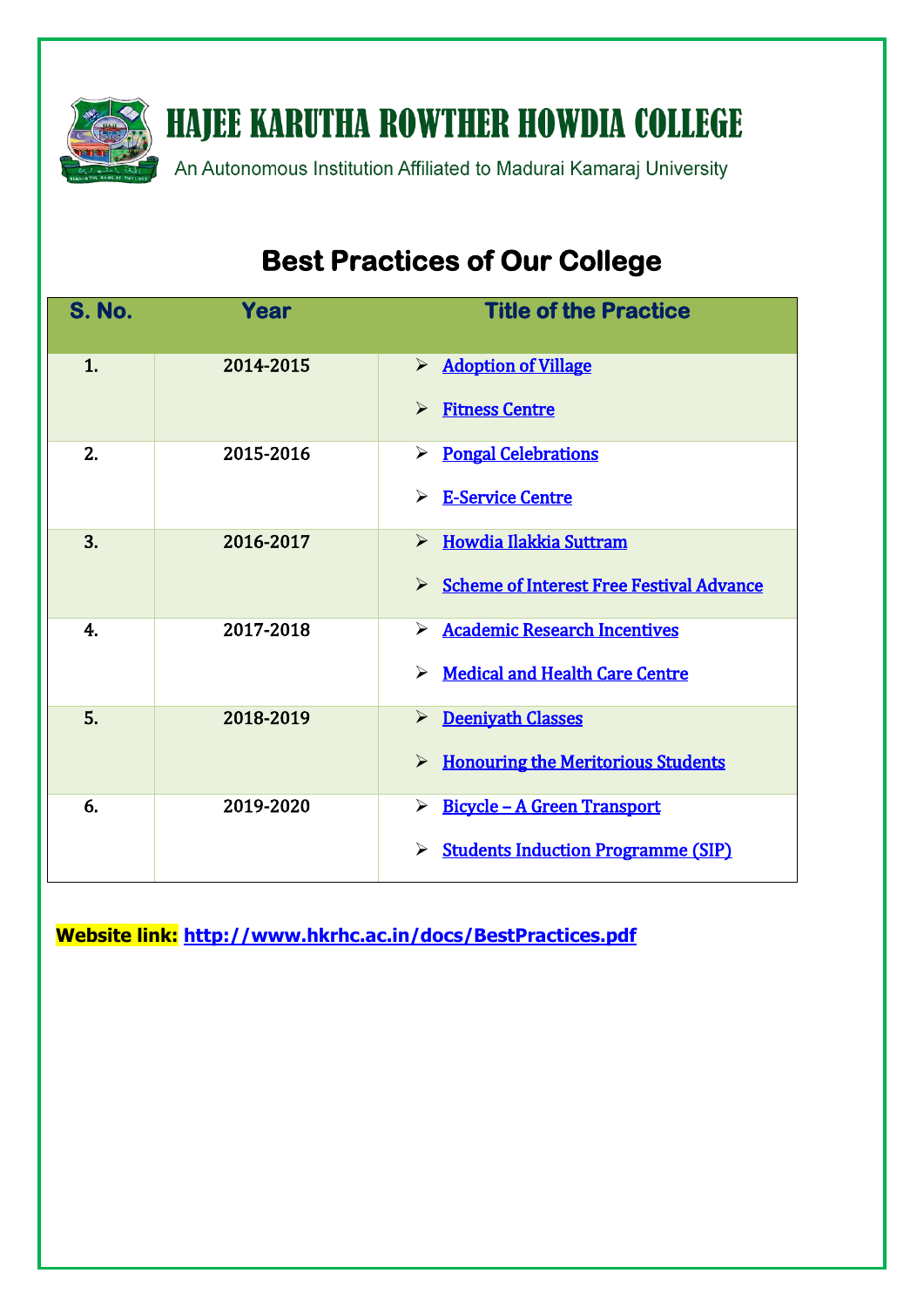# **Best Practice-1**

# <span id="page-1-0"></span>**Title of the Practice:** ADOPTION OF VILLAGE

#### **Objectives of the Practice:**

Taking inspiration from Mahatma Gandhi who spoke the significance of the villages in order to develop India, Madurai Kamaraj University has set a visionary with each college establishing at least one model village in their locale, with the goal of improving the standard and quality of life of the residents in the village by initiating steps to improve socio economic and standard of education in a holistic way that is centred on the village community. Following are the key objectives of this practice:

- To encourage self-help and self-reliance, while fostering the spirit of cooperation, social harmony and peace amongst everyone.
- To make cleanliness a part of the lifestyle and ensuring a right balance of developing the village in consonance with preserving the ecology.
- To educate the village community for a better social and economic compass.
- To build a liaison between students and the village community.

### **The Context:**

Majority of the villages in Tamil Nadu still face issues with access to education, health facilities, drinking water, roads and information technology. Against this background, the ambitious village adoption programme of Madurai Kamaraj University has set extensive plans for villages especially in backward regions. The ventures would ensure holistic and integrated development of the villages.

#### **The Practice:**

The College has been endlessly working to achieve the highest of educational standards for each student at the college. However, the college has never failed to look around and act upon the welfare of the society. Adoption of Pudhur village in Theni District is one among the many welfare activities initiated by the college. With a population of 300 families, Pudhur has agriculture as the major occupation. As a contribution to our honourable Prime Minister Shri. Narendra Modi's Swachh Bharat Mission, the college cleaned the village premises and the surroundings of the Saint Saveriyar Primary School with the help of a bunch of enthusiastic volunteers.

The adoption programme was inaugurated on 13 March 2017 by the Secretary and Correspondent of the College. From then, the program was welcomed and lifted to heights by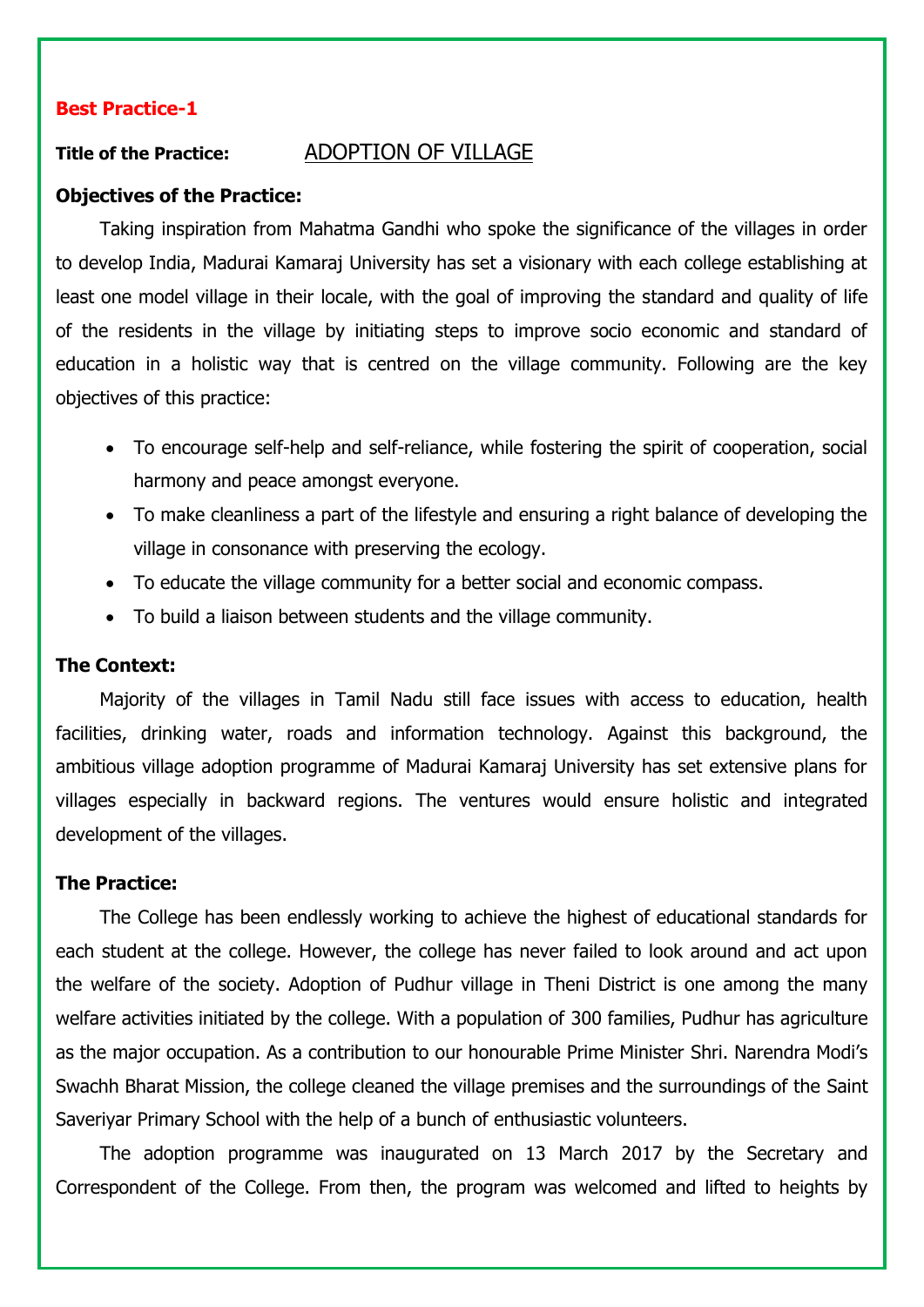teachers and students of Hajee Karutha Rowther Howdia College. The people of Pudhur whole heartedly embraced the representatives of the college with great joy. The college provided special tuitions for the students who had discontinued their schooling due to various sorrowful reasons. Adding to it, the college also started an "E-Service Centre" at Pudhur for the benefit of public as well as the student community. The students, Staff and the public are being benefitted through the service centre.

Apart from this, in order to get well versed in daily events, newspapers such as Daily Thanthi, Dinamalar and the Hindu are being provided to the students of the Panchayat School under the supervision of the headmaster of the school. Teachers and students of the college indulged in Pongal celebration in the village and built a sense of togetherness with the people. They also organised an awareness program on smokeless Bhogi. Students of our college visited farmlands to understand the problems of the farmers.

Members of various extra-curricular clubs of the college lend their helping hands to the people of Pudhur. Hajee Karutha Rowther Howdia College and teachers have implicated a oneyear plan with a handful of events like Spoken English for School Students, Self-help activities for women like tailoring, Free Medical Check-up, Civil Service training for Undergraduate students etc. This service will continue for another five years. The people of the village are happy and have shown their gratitude for the services provided by the college.

#### **Evidence of Success:**

The college has provided intensive classes for the higher secondary students and educated the general in basic e-Services facilities which are useful for them.

#### **Problems Encountered and Resources Required:**

The major issues faced while conducting the programs were the availability of the villagers. As mentioned earlier, agriculture being the major occupation of the village, men are engaged in their farmlands during the daytime. We faced issues while introducing the e-Service Centre as almost all the people of the village were digitally illiterate and it was time consuming in getting them accustomed to computers.

# **Best Practice-2**

**Title of the Practice:** FITNESS CENTRE

<span id="page-2-0"></span>

**Objective of the Practice:**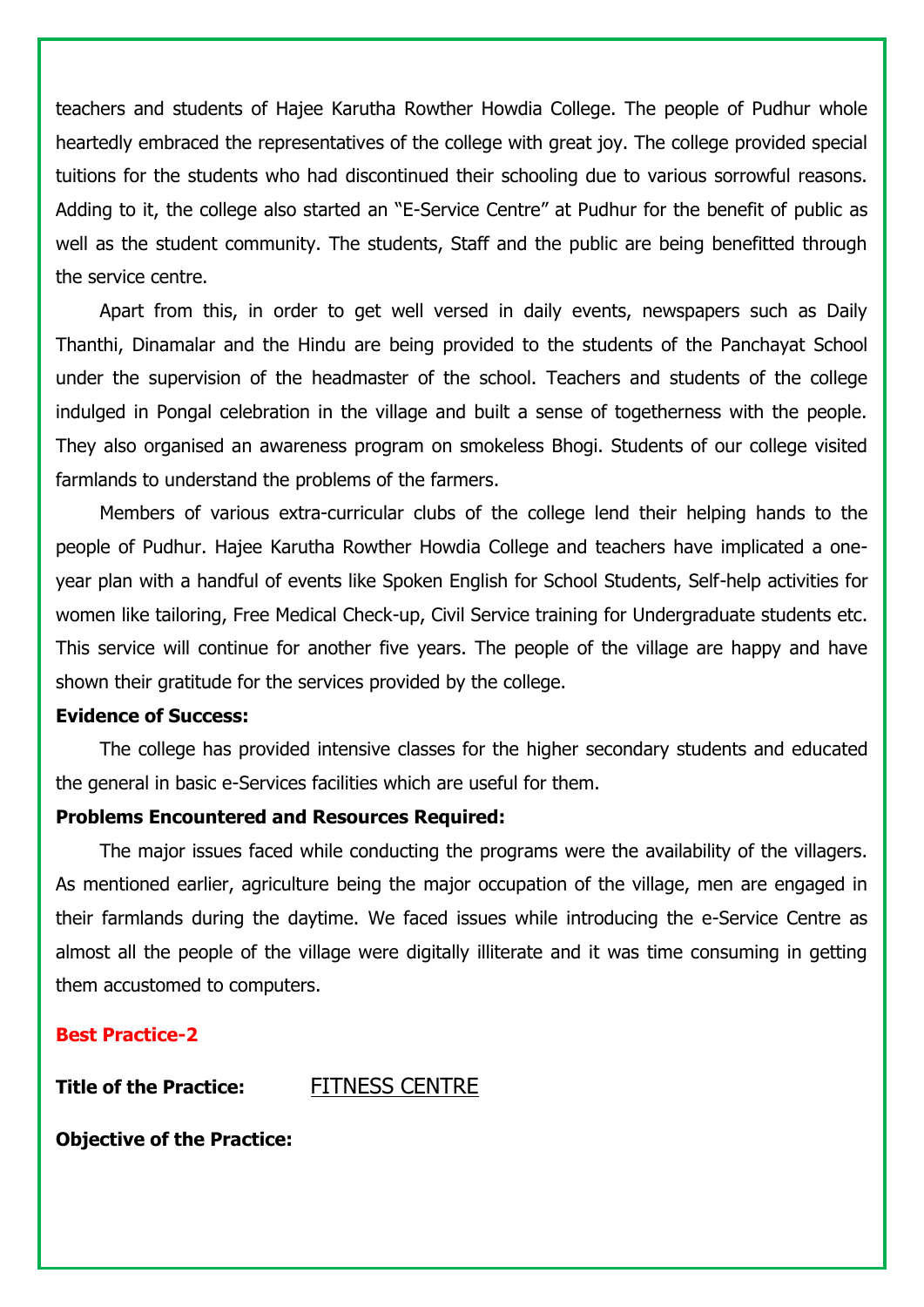Physical Fitness is state of health and well- being and enables the ability to perform aspects of Sports, occupations and daily activities. It can be achieved through proper nutrition, moderatevigorous physical exercise, and sufficient rest. Due to the changes in lifestyles, physical fitness is now considered a measure of the body's ability to function efficiently and effectively in work and leisure activities, to be healthy, to resist hypo kinetic diseases and to meet emergency situations. In order to instil the need of physical fitness among the students a fitness centre, with modern tools and equipments, has been established to empower oneself to setting and working realistic individual goals. Fitness can boost the thought process for any kind of endeavours in life. It makes the mind and body active. Students will be exposed to a variety of activities such as:

- Utilize the physical activity as a tool to manage stress.
- Assess individual levels of fitness components.
- Understand and develop an appreciation of physical activity as a lifetime pursuit and a means to better health.

# **The Context:**

In the era of Fitness as longevity with no disease among people the need of encouraging students to keep them physically fit is to be given as an applied fundamental skill rather than need. Participation in active learning can be stimulated with continued inquiry about physical education, health and fitness. This would make students motivate and nurture themselves to be active in the environment they are in. The utilization of a Fitness Centre would improve their physical activity as a tool to manage stress and discover their potential.

# **The Practice:**

Though our institution is situated in a semi-rural background, with the establishment of a Physical Fitness Centre with modern equipment, students get exposed to the importance of staying fit. The utility of the fitness centre is made free of cost to the staff and students of the college. They get an opportunity to experience the Fitness Centre as a replica in cities. Students can identify common health and fitness myths along with trends involved with the evolving nature of Physical Education. The Fitness Centre is committed to provide students with a worthwhile and enjoyable environment while providing the necessary importance of healthy body and tools to adhere to a lifetime of activity and better health.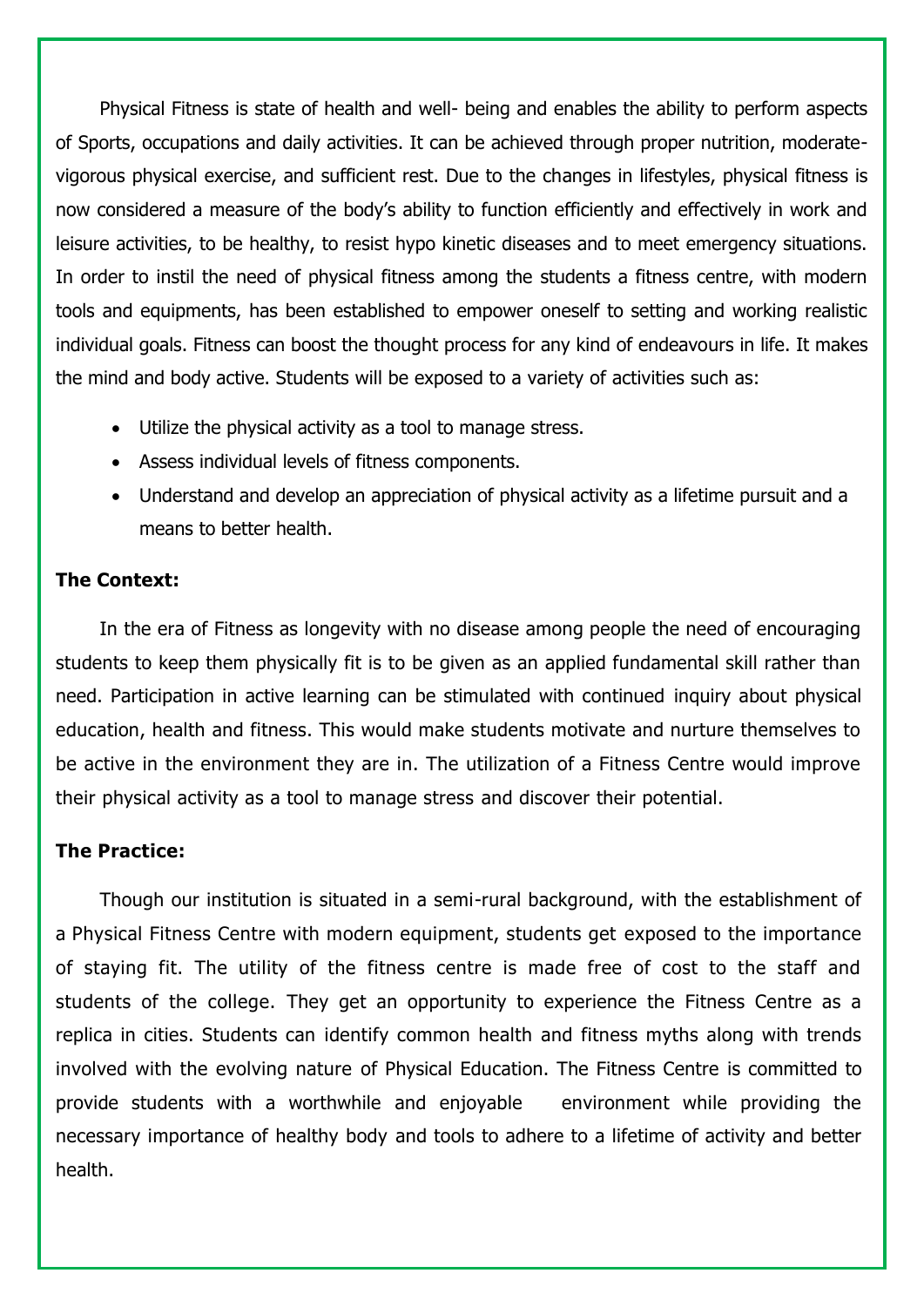# **Evidence of Success:**

Since the Fitness Centre is accessed free of cost, students are overwhelmed to use it in the campus. They seek exclusive hours for the usage and make it compulsory for all the students.

# **Problems Encountered and Resources Required:**

Setting up the Fitness Centre was a great challenge, as bringing the equipment from far away resources took time but for a fruitful cause.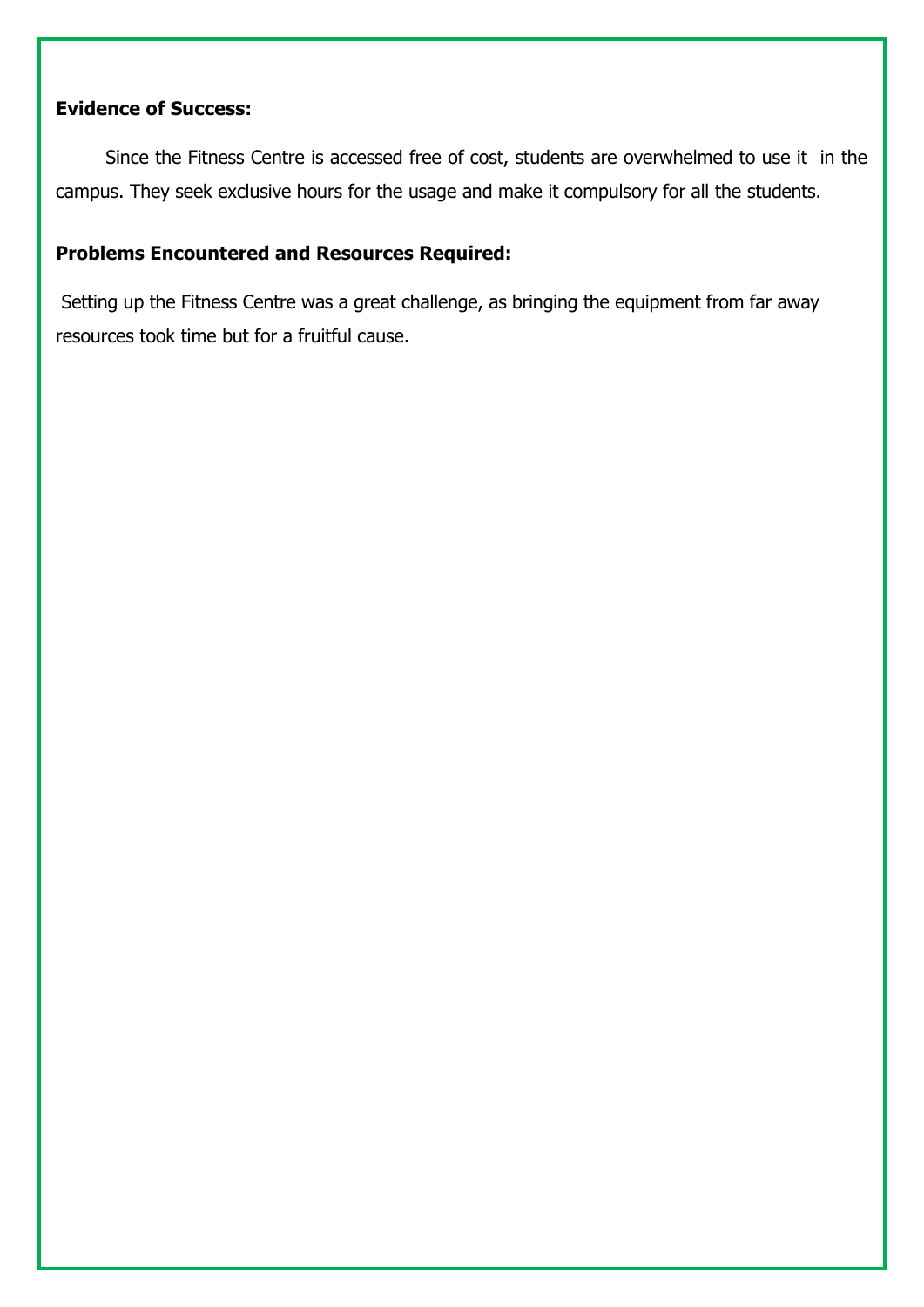<span id="page-5-0"></span>

#### **Title of the Practice:** PONGAL CELEBRATIONS

# **Objectives of the Practice:**

India is a land of unity in diversity. Every state, religion and community has its own festivals and occasions of cultural significance. Festivals herald culture, tradition and heritage. They are celebrated not just to mark a ritualistic process but to cherish the cultural beliefs and create an emotional bonding among people. No doubt, the festivals celebrated in each community pass the glorious values of culture to the posterity. Besides an occasion of rejoice, a festival celebration in an educational institution builds humanistic and moral integrity among learning community.

- To build a sense of brotherhood, togetherness and cooperation
- To celebrate cultural heterogeneity in unity
- To propagate harmony and tolerance

# **The Context:**

Pongal is widely celebrated in Tamil Nadu to mark the end of harvesting season. The term 'Pongal' in Tamil language means 'to boil'. It is also called as 'the harvest festival' throughout the state. The festival is held in the Tamil month of Thai (January) and is celebrated as an expression of Gratitude to the Creator. People of Tamil Nadu believe that the month of Thai brings new hopes and blessings. On the eve of Pongal, people discard worthless possessions kept in their household. Cows, bulls and other farm animals and objects are decorated with flower garlands and coloured as a bead. As the harvest determines the economic basis of the state, the harvesting festival attains a quintessential status among Tamil people.

# **The Practice:**

Since the Institution is located in an agricultural surrounding, the festival gains cultural significance too. The day is celebrated with sugarcane, flowers, fruits, turmeric and customary culinary assortments. Traditional folk songs, highlighting the pongal festival, also add fervour to the celebrations. Pongal and sugarcanes are distributed to all, on the occasion. In the college, to exult the heritage of the celebrations, staff and students wear traditional attires and participate in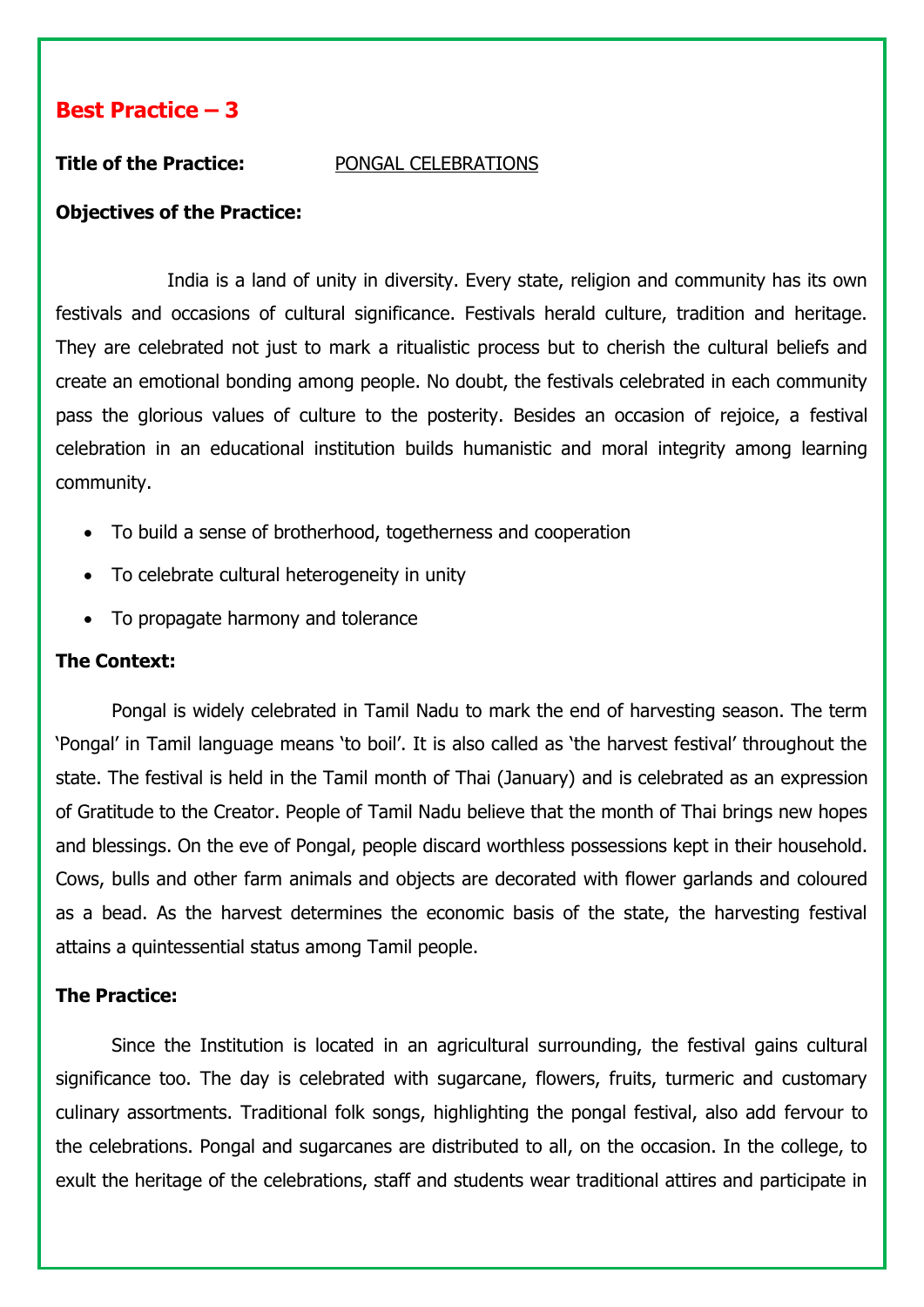traditional games organised in the campus. Tamil Nadu's traditional games such as Silambam and Uriyadi are played with dexterity by the students. To exhibit their creative talents, the female students display Kolam by using flowers, rice flour and colour powders and cook pongal and distribute to all as a mark of Tamil Culture. The pongal is cooked from the fresh harvested paddy.

# **Evidence of Success:**

The Management Committee Members, Faculty and the Students, irrespective of caste, creed, race and religion participate in the celebration to strengthen their unity as brothers and sisters.

# **Problems Encountered and Resources Required:**

No problems have been encountered.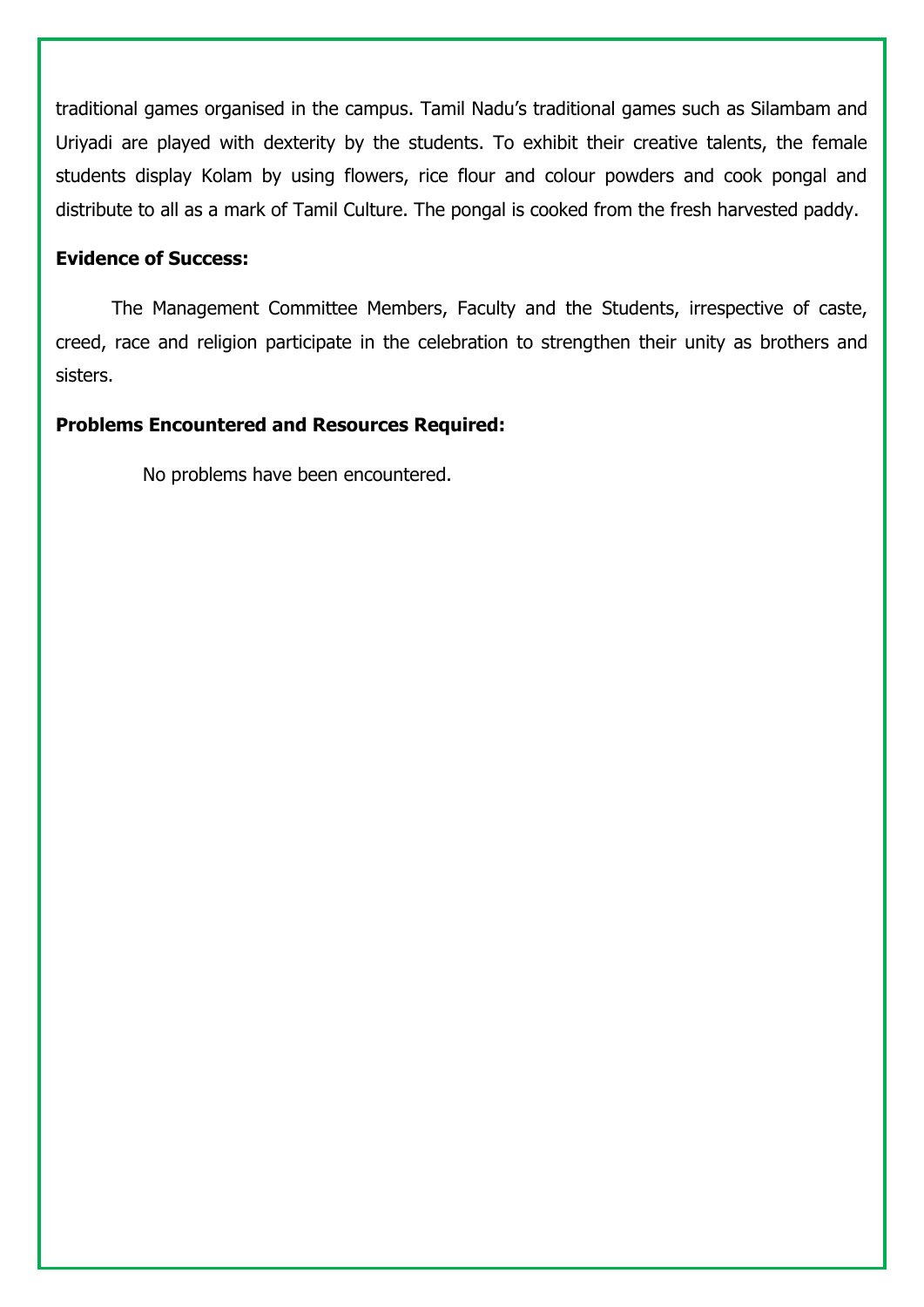# <span id="page-7-0"></span>**Title of the practice:** E-SERVICE CENTRE

# **Objectives of the practice:**

Rendering service to the humanity has been the highest level of expressing love towards it. That is the reason that all the religions stress the need for rendering service, thereby making it as the notable form of worshiping God. Extending service is also considered as the chief human value and an integral part of one's personality. Considering these, the human value in the form of providing service is inculcated among the students in the institutions. Physical, moral, mental and economic services are the different services one could extend to those who are in need of them. In the above stated background, the College Management has opened E-Service Centre for the sake of Rural Public living in the surroundings of the college campus with the following objectives.

- To serve for the people living around the college campus.
- To inculcate the spirit of rendering services to the poor and needy.
- To improve the personality of the students and
- To join hands with the Government of India in implementing its policy Digital India in the rural pockets.

# **The Context:**

"Performance of Charity is the key of attaining the state of Philanthropist" says Khwaja Garib Nawaz, the Chief Sufi of the Indian Sub-continent. The College founder Hajee Karutha Rowther lived according to the stated saying. Influenced by the spirit of the founder, the Management is keen in training the student community in this line. In the current period our country is experiencing Digital Transformation as the Central Government is implementing a policy called "Digital India". Under its impact the people have been made to have their transactions with the Government through Digital means. However, a large section of population being uneducated is out of touch with such development. Therefore, they approach the private computer centres for getting their works done, spending money from their pockets. Providing relief to the people of such category, the College Management has opened E-Service Centre involving the students.

### **The Practice:**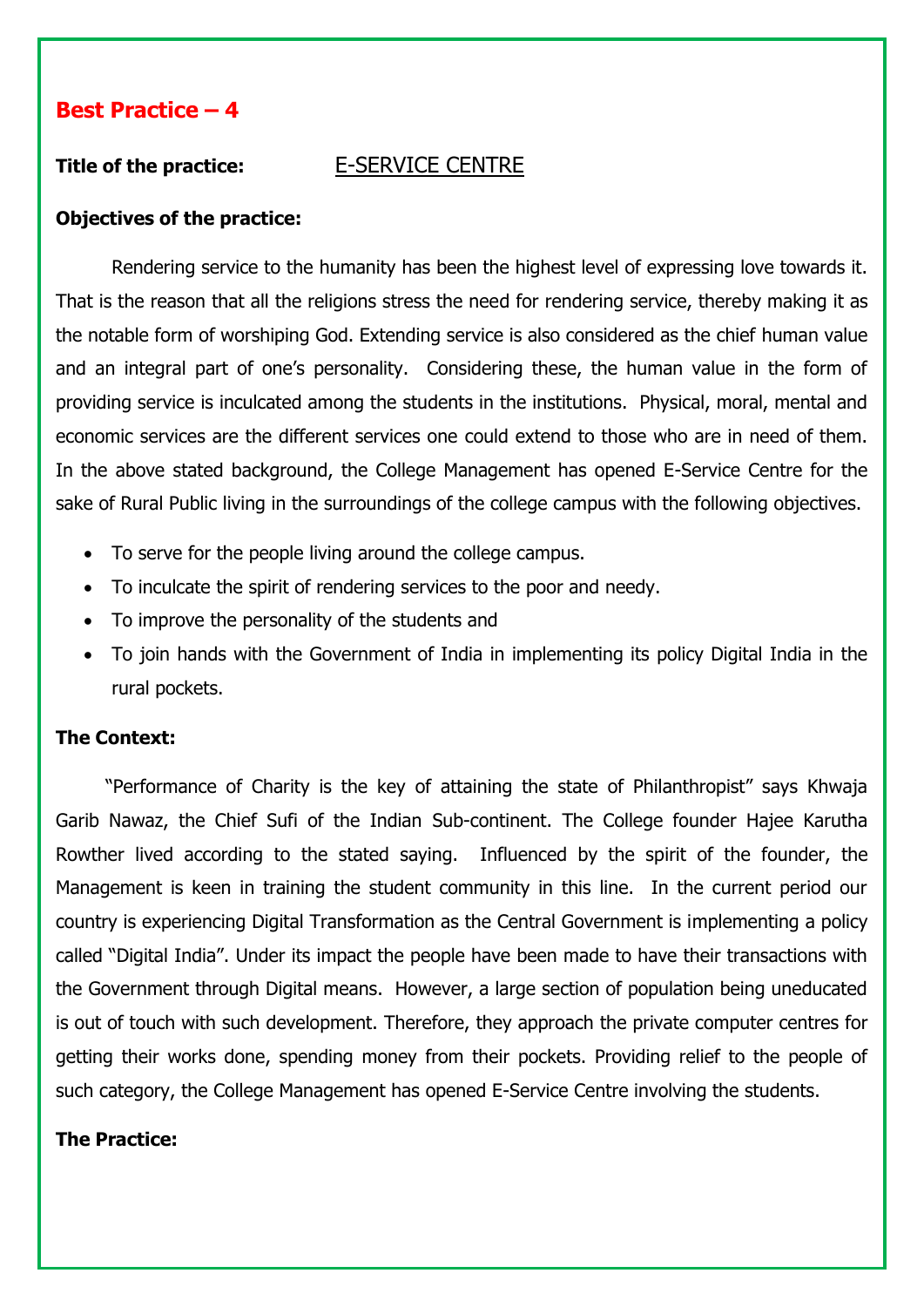E-Service Centre has been functioning in a room attached to the compound wall facing the main road. It is opened from 8.45am to 10 am and from 4.15pm to 5.30 pm. Interested students who have knowledge in computer are providing free services such as payment of Electricity Bill and Telephone Bill, correction in Aadhar, applying for Passport and Renewal, Booking of Bus, Train, Flight tickets, getting Government sponsored schemes etc., to the rural group living around the college.

#### **Evidence of Success:**

The scheme evokes a overwhelming response from the stakeholders. Since, the people around the college who are agricultural workers, they are confident in getting their works done which are beyond their knowledge. Moreover, they finish their work without spending money from their minimum wages. Before the centre was opened, the service was available to them in the place away from their homes. But now, they feel that the service is available at their door steps. On the other hand, the students get themselves well versed in the Government Digital Employment and also, they develop a cordial relationship with the local people.

#### **Problems encountered and Resources Required:**

The problem of time schedule is to be encountered in this practice. The service providers are the students who attend classes from 10 am to 1.05 pm and from 2.15 pm to 4.05 pm. During this time the public are unable to access the centre. Therefore, it is felt that it may be kept open for an hour in the afternoon, during the lunch break of the students.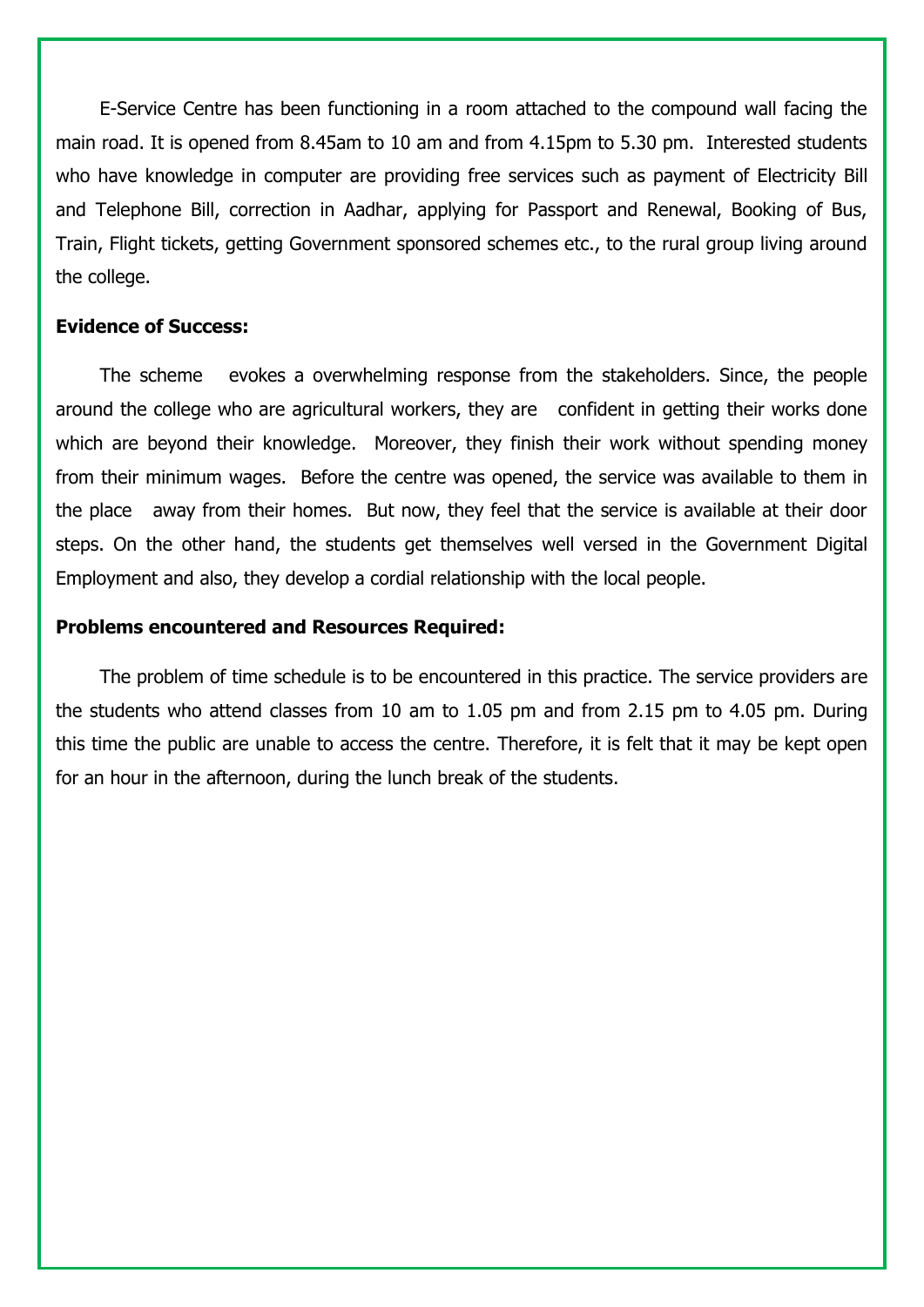# <span id="page-9-0"></span>**Title of the Practice:** HOWDIA ILAKKIA SUTTRAM (HOWDIA LITERACY CIRCLE)

### **Objectives of the practice:**

Language and literature can be regarded as the two exhibiting factors of cultural values from the origin of the language. Both function as great emissaries to focus beliefs, morals, ideas and codes of a culture. Language and literature are antecedents to unify the communities of divergent cultures. These two articulators play a vibrant role in constructing the identity of individuals and society. Identity is emerged from the transactions of thoughts, emotions, perceptions and ideas. Inviting the aspects in its flagship *Howdia Ilakkia Suttram (Howdia Literacy Circle)* has started functioning in the College. It provides platform to the students to exhibit their latest dexterities (hidden talents) thereby it is functioning as a driving force to create identity and develop self confidence among students.

The following are the objectives of Howdia Ilakkiya Suttram

- To promote moral and social responsibilities
- To cultivate self and social identities
- To bring out literary creations
- To create positive platform to motivate and involve the students for Tamil Culture

### **The Context:**

Learning is a social as well as a personal activity. Learners are valuable individuals. "I think, therefore I am" said Rense Descartes. The human ability to think leads to the formation of identity. A positive identity fused with interpersonal skills is the foundation for numerous achievements. The development of interpersonal skills goes beyond curriculum. A resourceful learning framework induces creativity, lateral thinking, and humanistic values. An institution must provide necessary support to internalise and demonstrate the interpersonal skills of students. Bearing this in the context of students' self-development, the College started *Howdia Ilakkia* Suttram to support and guide the learning community. This Literary Circle lends a helping hand to explore beyond the boundaries of a classroom. By nurturing the skills, students tend to flourish better in academics too.

# **The Practice:**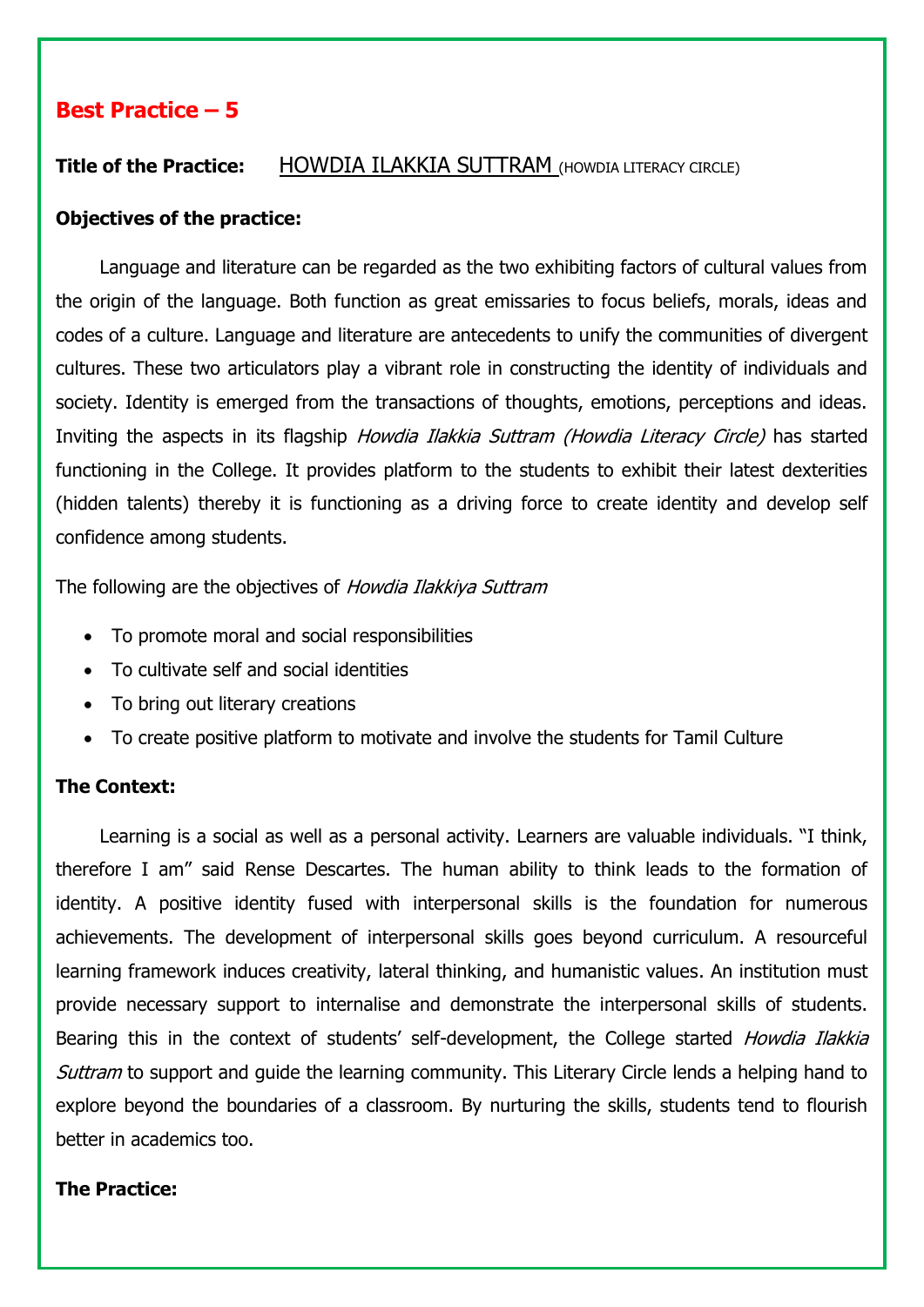Howdia Ilakkia Suttram was started in 2015 with Principal as its head. A faculty member from Tamil Department is designated as general secretary. To promote leadership qualities, the Howdia Ilakkia Suttram is led mostly by students, while the teachers remain in the background and perform the basic control functions. The Literary Circle organises interface meetings for students to express their aesthetic sensibility through verse impressions, drawing sketches, debating, and writing essays. Students are able to identify and nurture their innate creative skills through these endeavours.

#### **Evidence of Success:**

Since inception, *Howdia Ilakkia Suttram* has conducted some programs in which many students have enrolled and participated in various activities. The students are proud of the functions of this circle as it has been the platform for giving shape to their imaginations, ideas and expectations. Having satisfied with their performance, the students gain confidence to become the distinguished persons in the fields of education, fine arts, public life etc., in future. Members of this circle also acquire the leadership qualities from it.

### **Problems Encountered and Resources Required:**

The literary body has been focusing its efforts towards vernacular (Tamil) language only. But some of the students of the college have the potential for expressing their talents in the English Language also. The institution is offering B.A., M.A., and M.Phil., programmes in English. Taking these things into account English can also be incorporated in the practice. Malayalam speaking students and staff are also working in the institution. Hence another branch may be attached to this circle. There is also a possibility of providing prizes to the high-end performers and the sponsorships may be obtained from the likeminded staff and management.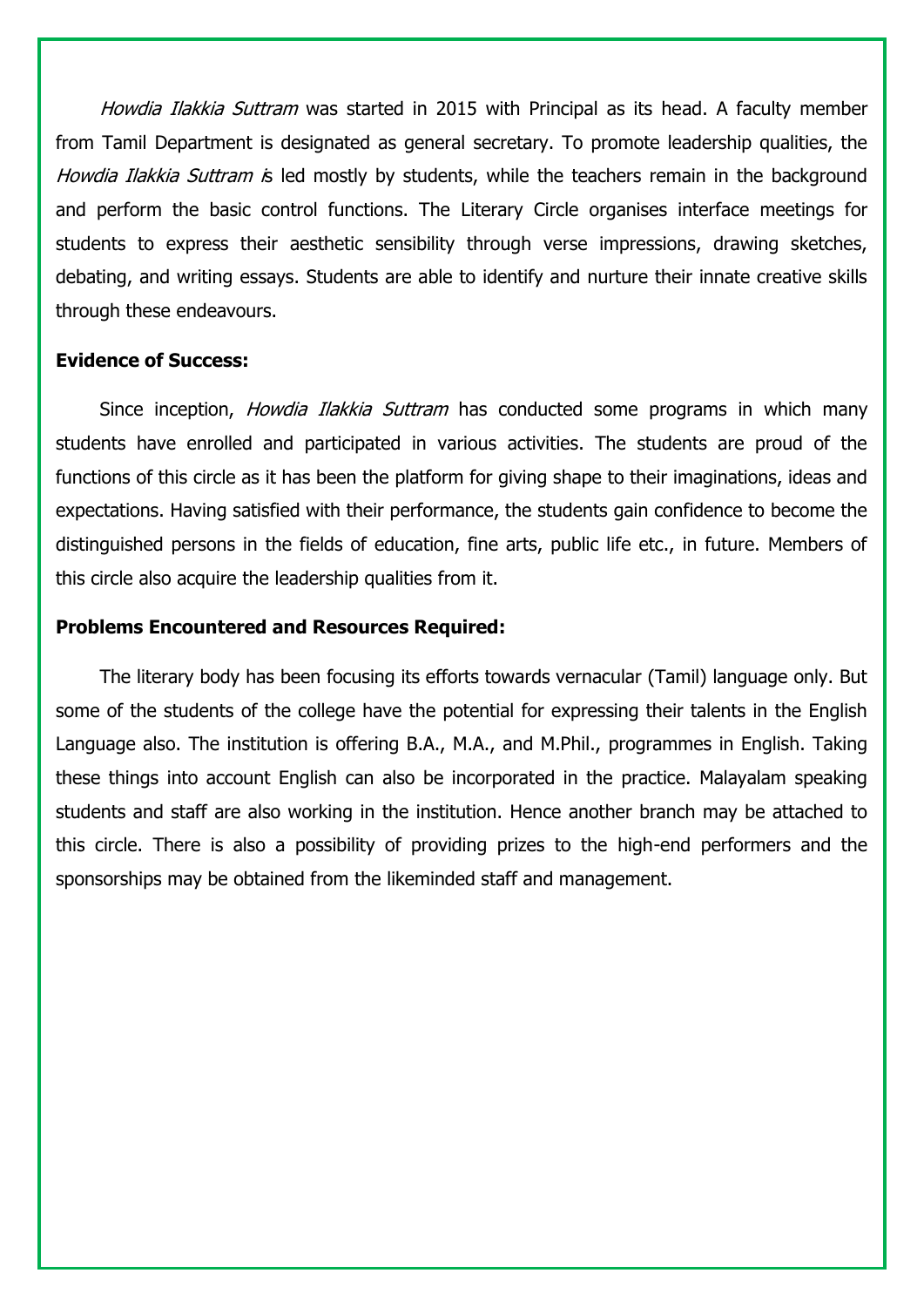# <span id="page-11-0"></span>**Title of the Practice:** SCHEME OF INTEREST FREE FESTIVAL ADVANCE

#### **Objectives of the Practice:**

Festivals are the events, usually celebrated by the Communities of different religious faith and Culture. They exhibit the Significance of some Land Mark activities or developments or turning points in the life of mankind. Eidul - Fitr and Edul - Alha, Diwali, Christmas etc are the major religion-oriented festivals celebrated by the Muslims, Hindus and Christians respectively. The festivals unite families, strenghten faith in God and induce Alms giving. delicious food, new garments and presenting gifts are the integral parts of every festival for which economy is essential. Taking this into account the College Management has been Providing Interest Free Festival Advance to the teaching and non-teaching staff in unaided section, thereby taking part in the joy of the staff and their family members. The Scheme has the following objectives.

- To provide advance money, repayable without interest.
- To fulfil the timely economic need of the staff.
- To join hands with the families of the employees in their festival celebrations.

#### **The Context:**

In every higher educational institution, two categories of staff namely Aided and Unaided are appointed. While the former is paid by the Government, the later by the respective College Managements. As far as this College is concerned the Strength of the Unaided Staff is either equal or just more than the strength of Aided Staff. Providing festival advance is common to Aided Staff as it a Government Sponsored Scheme. Based on this line the College Management has come forward to implement this Scheme to the unaided section also. The teaching and non - teaching Community of the college comprise of persons of different religious faith.

#### **The Practice:**

The Interest Free Festival Advance is given once in an Academic Year. Usually in the Second week of Ramadan Month, a circular intimating the scheme is given to the staff. On receiving the information, the staff interested in making use of this scheme approach the college office and apply for it in the prescribed form. A sum of Rupees 5000/- is given to each staff. The given amount is deducted in 10 equal monthly instalments.

## **Evidence of success:**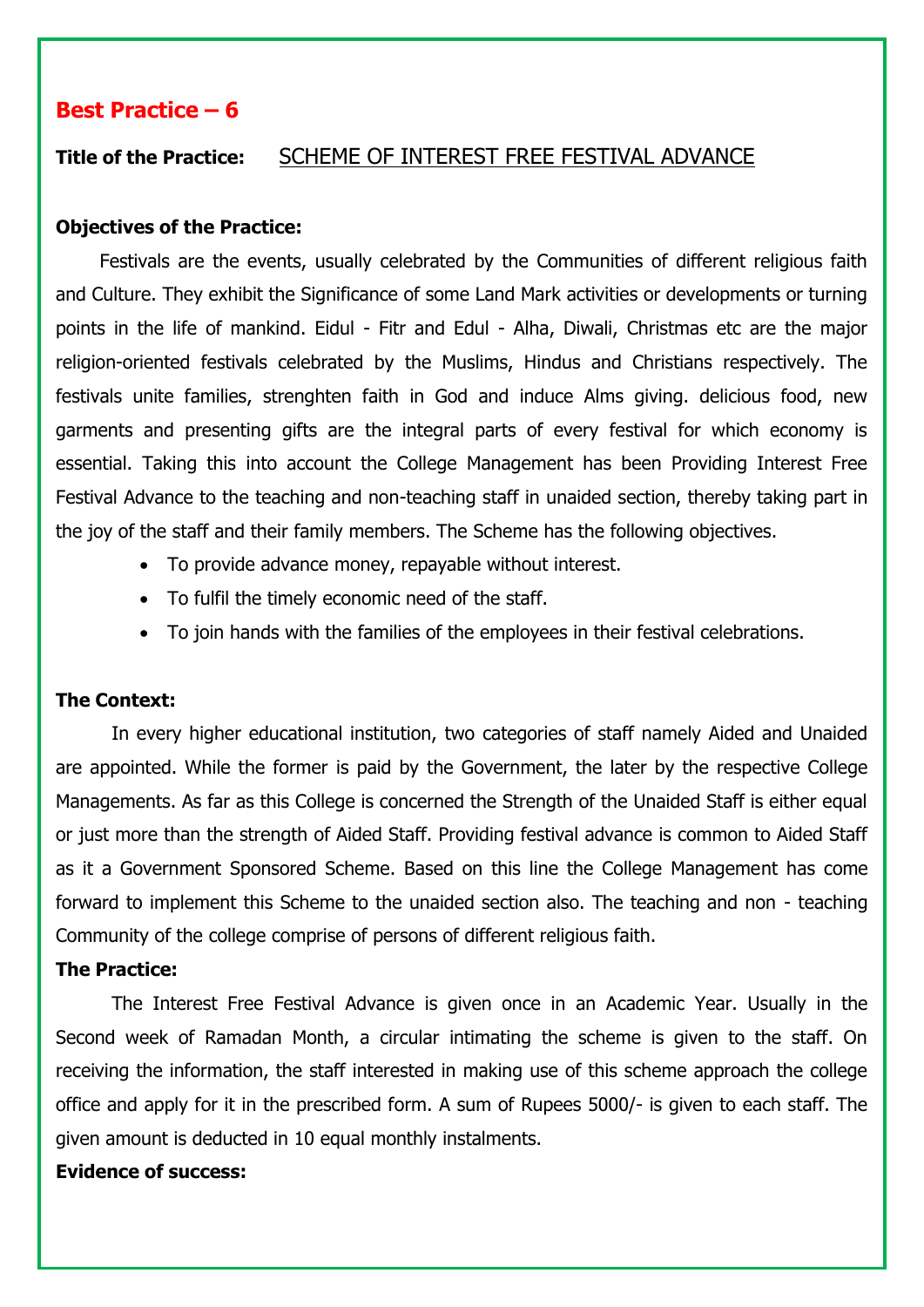This Scheme has been in existence from the inception of the Self-Financing Courses. The scheme reflects the magnanimity of the Management and their concern over the welfare of the staff employed under them. More than 90 % of the staff are benefited out of this scheme every year. It has been a total success It is evident from the fact that the Management has initiated and implemented a similar scheme called "Interest Free Loan Scheme".

#### **Problems Encountered and Resources Required:**

As far as this Scheme is concerned no problem has been encountered by the Management. However, the authorities may consider to enhance the amount once in three years so that the staff who are benefited out of this scheme can meet their festival economic requirements comfortably.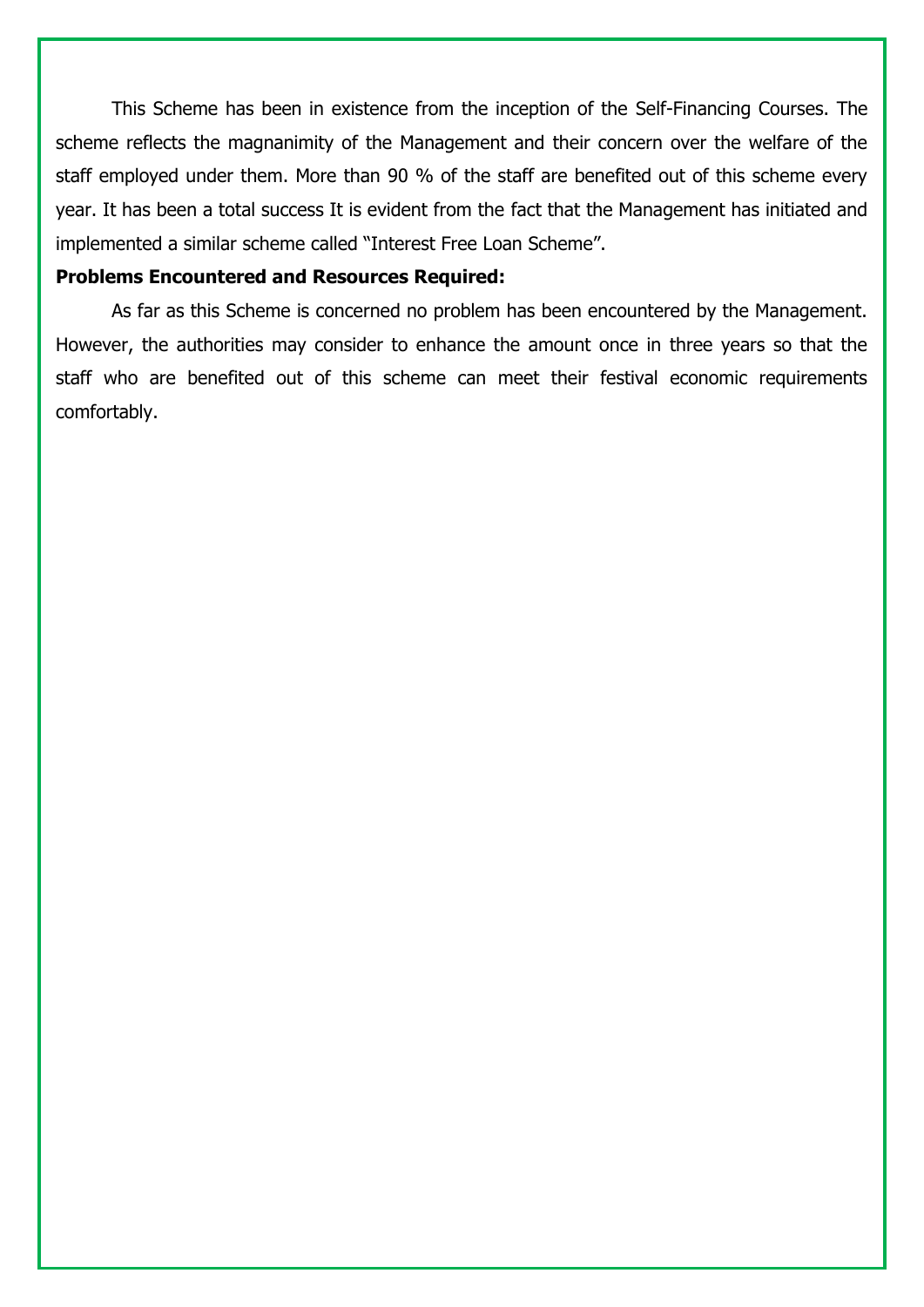# **Title of the Practice:** ACADEMIC RESEARCH INCENTIVES

# <span id="page-13-0"></span>**(Recognition for Academic Excellence)**

# **Objectives of the Practice:**

Research is an attempt to make systematic inquiry or investigation into a subject in order to discover facts or revise the known facts or put the facts into theories. Genuine research induces creative powers, analytical thinking and a communication with others. It also satisfies one's pursuit of knowledge. Every higher educational institution has been a conducive ground for the teaching faculties to venture into research. Considering these aspects and the significance of the of research in the institutions of higher education, the College Management has initiated the practice of providing cash incentives and thereby, the efforts of the faculties on the research and for achieving academic laurels are appreciated and recognised. The best practice Academic Research Incentives has the following objectives

- To promote the research culture
- To recognise and enhance the academic excellence
- To make this practice as a source of inspiration to pursue research and author research articles.
- To create an interface for the inter-disciplinary research.

# **The Context:**

The College Management envisions to foster the active academic excellence and research environment for the development of the Institution. To keep abreast of the societal, national and global educational challenges, the teaching fraternity has to switch to the advancement in the research-based teachings. Due to rural geographical location of the College, the staff members have the limited opportunities to conduct researches both in pure sciences and social sciences. Further, the high expenses incurred on the laboratory-based researches, field visits, data collection, data analysis, publication etc., also pose a major problem. In such a scenario, the recognition of the research related activities will become feasible stimuli for the teaching staff pursuing research and authoring research articles.

### **The Practice:**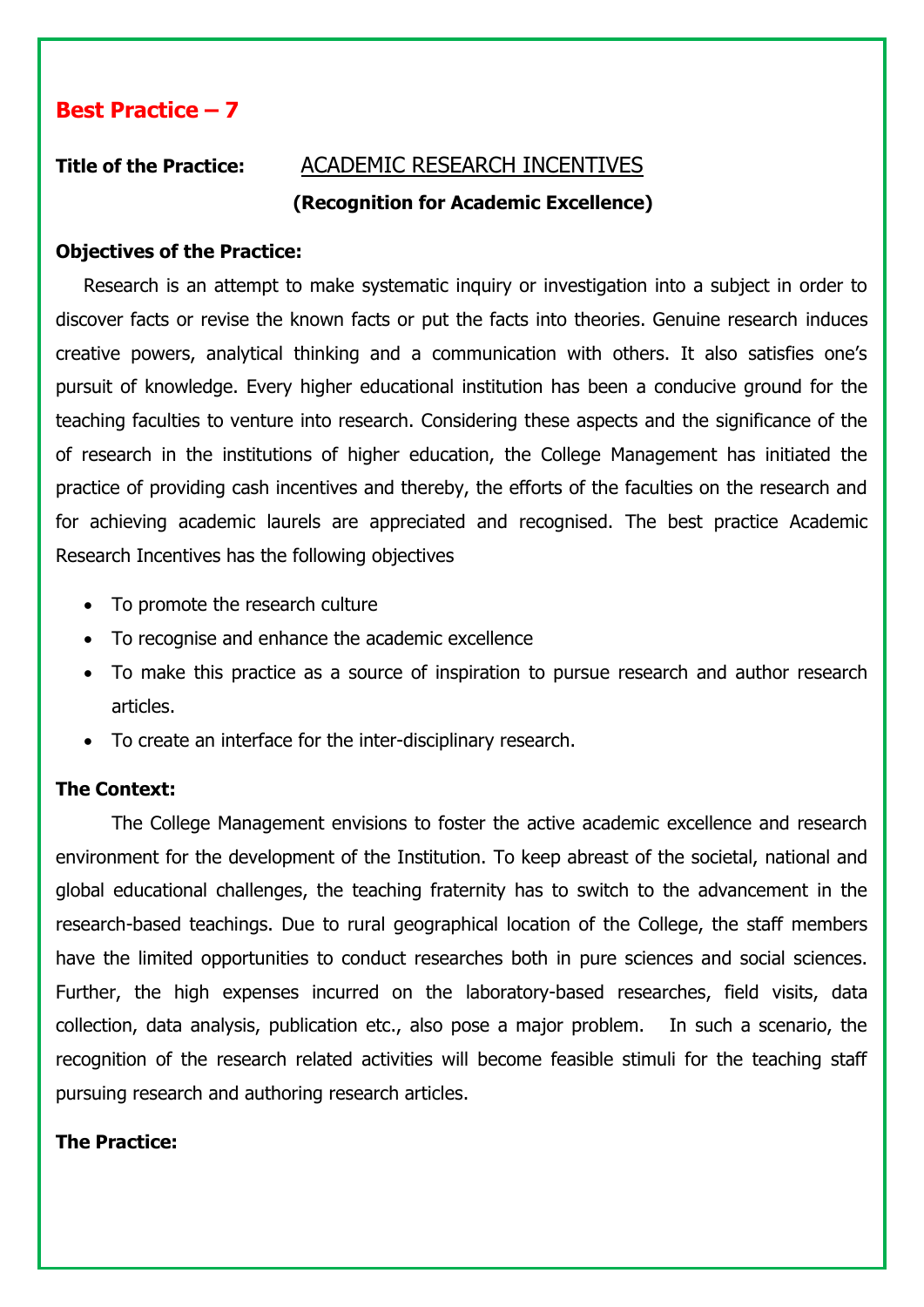The College Management has introduced this practice as an integral part of the institution for the long-term benefits. On the College Annual Day celebrations, the staff members are recognised by way of incentives for the following activities / contributions.

- Authoring Books
- Authoring Research Articles published in referred/Indexed Journals
- Authoring a topic / chapter in the edited volumes
- Authoring study materials or a portion thereof for distance learners
- Receiving awards for academic excellence / contributions
- For completing Ph.D., research degrees.

# **Evidence of Success:**

This practice is welcomed by the faculties ever since it was introduced and the College has witnessed a notable change after the announcement of honouring the staff members coupled with cash incentive schemes. The number of staff members registering Ph.D., completion of Ph.D., degrees, exhibiting staff members' academic calibre by way of authoring books and research articles has steadily increased after the introduction of this practice. The achievers feel honoured as the incentives are given away by the distinguished Chief Guests amidst the large crowd attending the College Day Celebrations. Satisfied with such practice, some faculties have come forward to join hand with the Management to extend this practice by establishing endowments in memory of their departed parents. Suggestions have also come from the faculties to extend this practice for the completion M.Phil., degrees and clearing SET/ NET examinations. The total number of beneficiaries of this scheme for the year 2014-15 is 71.

# **Problems Encountered and Resources Required:**

The expenses incurred for the completion of research degrees as well as authoring the research articles have been increasing year by year, due to the increase in the basic and incidental expenses caused by inflation. Therefore, it is felt that the incentive amount could be raised. If such healthy changes are introduced, more number of publications by the staff members may be expected. Since the teaching faculties are interested in taking part in the scheme, they may be permitted to setup endowments for this purpose.

# **Best Practice - 8**

<span id="page-14-0"></span>

# **Title of the Practice:** MEDICAL AND HEALTH CARE CENTRE

**Objectives of the Practice:**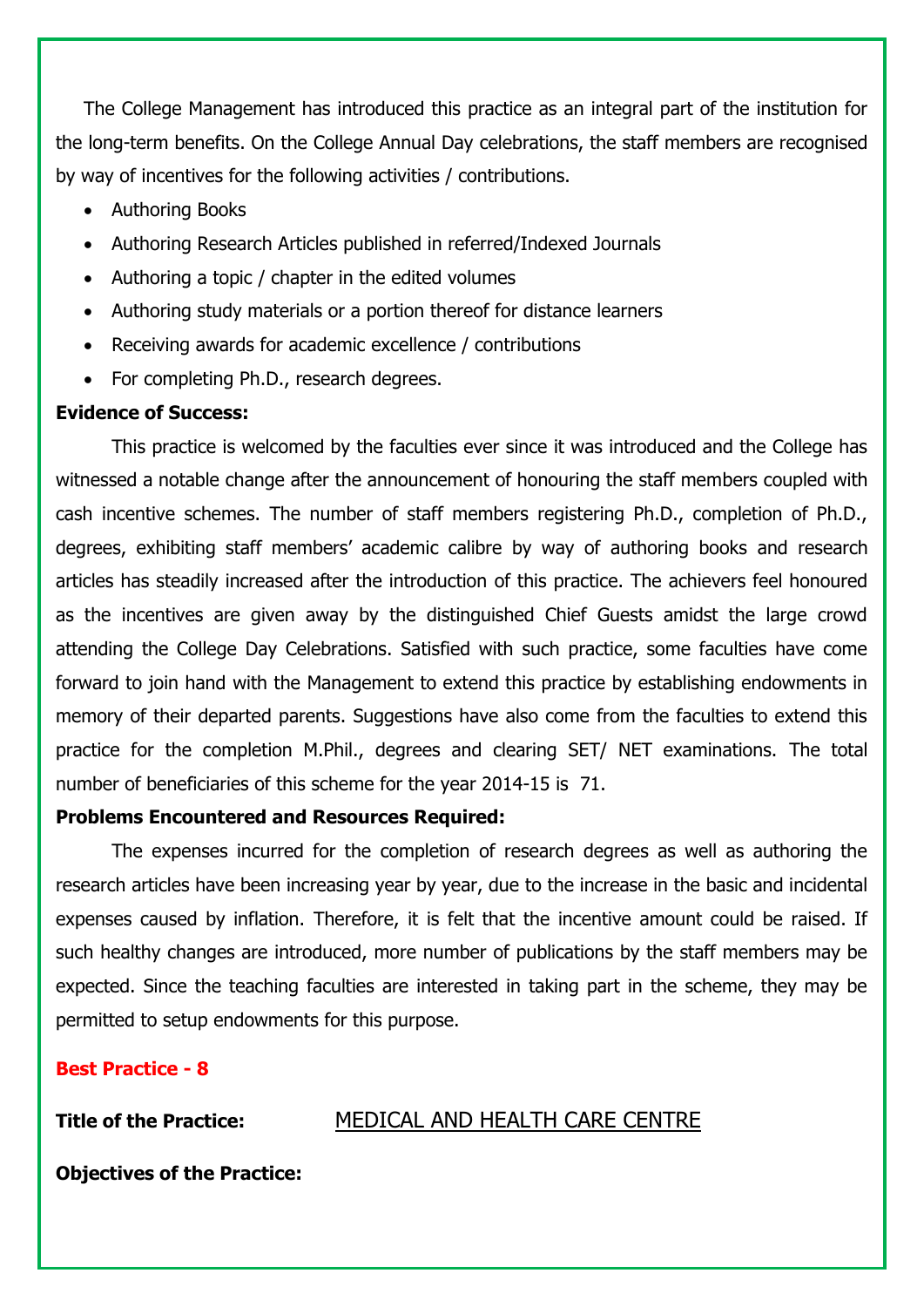In recent years, the higher educational institutions have undergone tremendous changes and have turned the attention of the Managements towards the physical and mental health conditions of the stockholders.

Owing to drastic changes in the nature of work and the increase in the volume of work, the staff and the students find very little time to think about their health. Such a major carelessness makes them to arrive at the College campus with health problems like asthma, malnutrition, flu, physical disorders, diabetics, unbalanced blood pressures and stress. To help them to overcome these health ailments, a medical and health care centre has been running in the campus with the following objectives.

- To provide medical counselling and advice
- To provide medical treatment and first aid
- To promote healthy lifestyle and healthy food habits.
- To provide the basic emergency medicines at free of cost.

#### **The Context:**

The women students attend the college after completing their chores at home, sometimes even without taking breakfast. Since most of the women students are from poor and down trodden social background, they cannot afford to pay the medical expenses, so they ignore minor health related problems like giddiness and nausea. Moreover, a good number of teaching faculties are women. Being women, they are affected with maternity and post maternity health issues like blood pressures and diabetics. These problems among the staff and the students have created an imperative necessity to establish a medical health care unit.

# **The Practice:**

To fulfil the basic medical needs, the College Management has setup a medical and health care centre. A qualified staff nurse is available during working hours to provide the first aid medical facility for the basic and urgent requirements. Treatment is given for flu, nausea, fever, sprains, cough, stomach pain, dysentery, giddiness and common ailments. The faculties avail this facility by checking their diabetic level, pulse and blood pressure. Medicines are supplied at free of cost by college Management and it takes special care for the maintenance of the medical facility every year. In case of emergency, medical attention is reported, firist- aid is provided and shifted to the Taluk Head Quarter Government Hospital located just one km away from the College.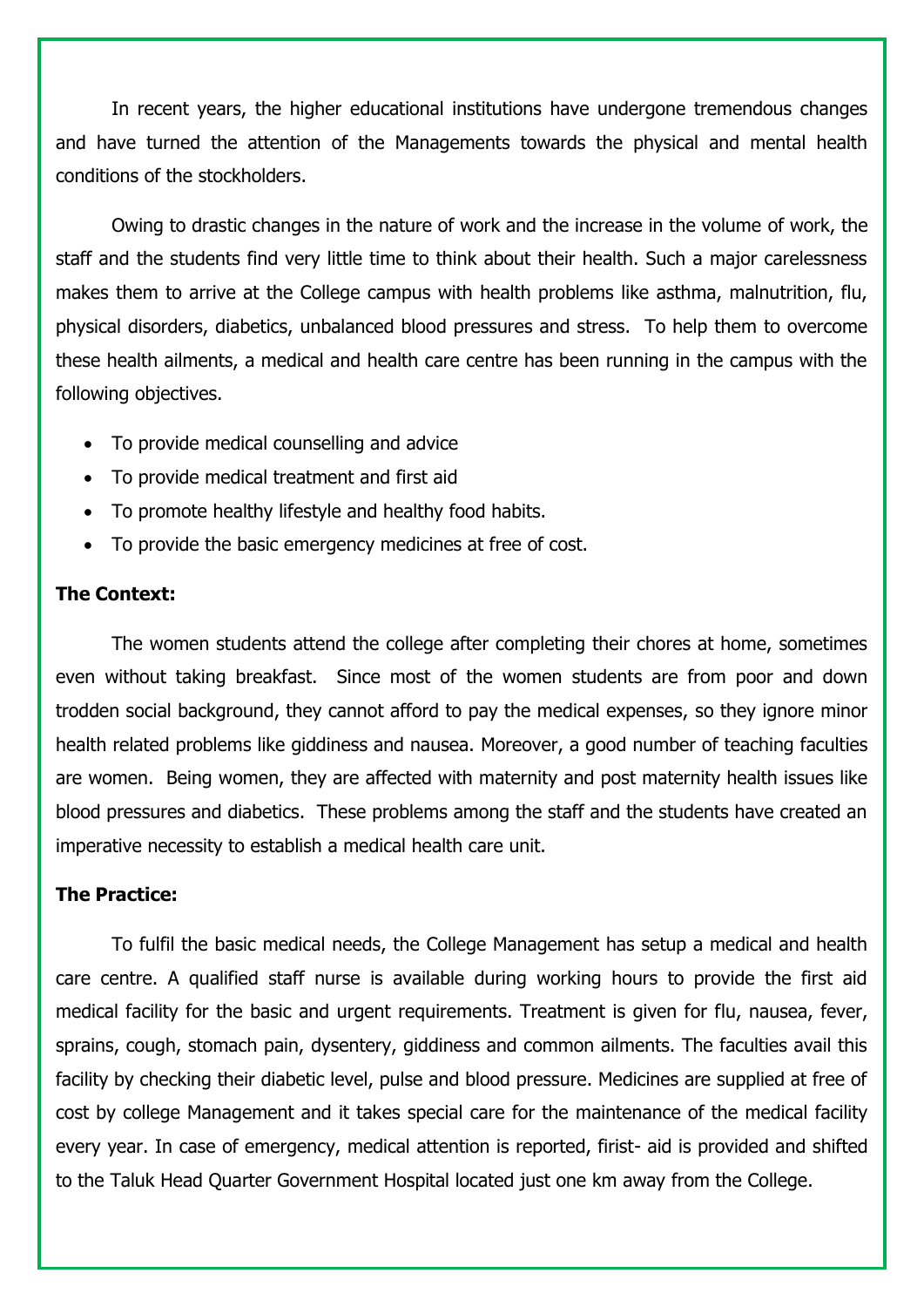# **Evidence of Success:**

The practice of providing Medical Care has been a tremendous success. It is evident from the fact that the staff nurse of the Medical and Health Care Centre is attending an average of 20- 25 cases including the staff and students per day. The success has induced the Management to extend their facility to the rural public residing near the College vicinity.

The number of beneficiaries of this scheme in the year 2014-15 is 1496.

# **Problems Encountered and Resources Required:**

Since the facilities are provided at initial level, the emergency cases are not attended at the fullfledged level.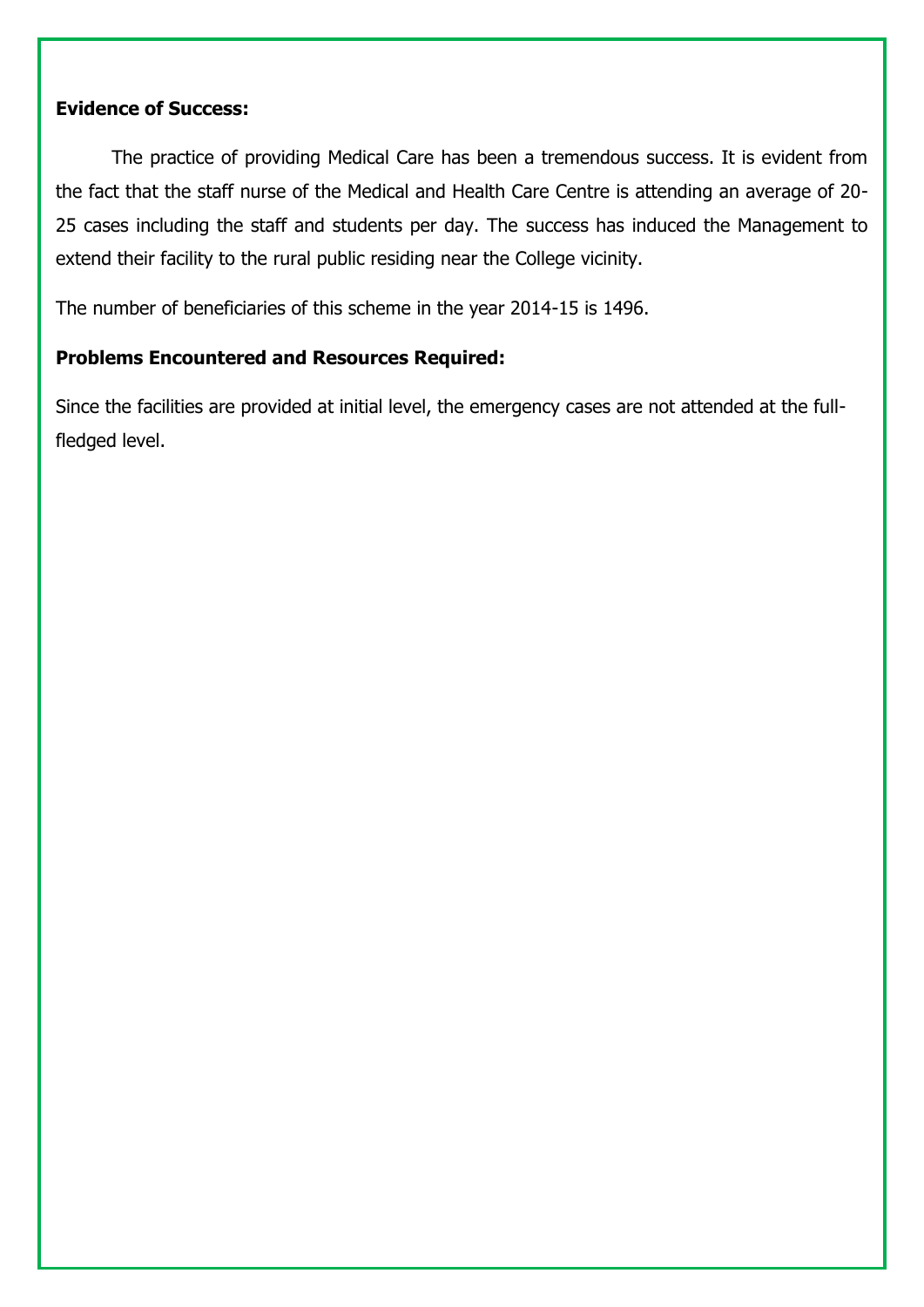#### <span id="page-17-0"></span>**Title of the Practice:** DEENIYATH CLASSES

#### **Objectives of the Practice:**

DHEEN is an Arabic word, referring to the faith and the knowledge about the principles and practices to be followed in Islamic faith. Deeniyath is the act of diffusing the knowledge about faith in God (Allah), praying to Him, following His commands, and also about being honest in dealings, nurturing good social manners and maintaining good characters as envisioned by the Islamic conviction. The practice of teaching Islamic knowledge is carried out in the College with the following objectives.

- To offer as a value-added non-affiliated enrichment course to the Muslim Minority students.
- To inculcate moral, ethical and spiritual values among the Muslims students.
- To make the Muslim students socially-accountable, responsible citizens.
- To prepare the Muslim students to serve humanity.

# **The Context:**

Social and moral values are the virtues one has to follow in building up his characters. They refer to the faith in one's religion and respect to other religions, honesty, integrity, truthfulness, compassion, helpfulness, love, respectfulness, hard-work and respecting the people of other faiths as well as maintaining inter-personal relationships. But in the recent years there has been notable erosion in the morality among the people. The Increasing magnitude of criminal activities and unmindful violations of rules and regulations in every sphere of social and personal life vouchsafe this erosion.

Since educational institutions have become the place for learning and character building, the management, teachers and everyone interested in the growth and development of the institutions, have to shoulder the additional responsibility of creating, among the students, a sense of loyalty to the family and social groups, sympathy and empathy to others and to inculcate the habits of moral, ethical and social values. Keeping in view, the mission of the College to producing talented and duty-bound citizens, the Deeniyath classes are conducted for the Muslim Minority students.

The Deeniyath teachings include core Islamic beliefs and Religious Practices. They include the duties of men to the Creator-God and to the individual family and its members and finally the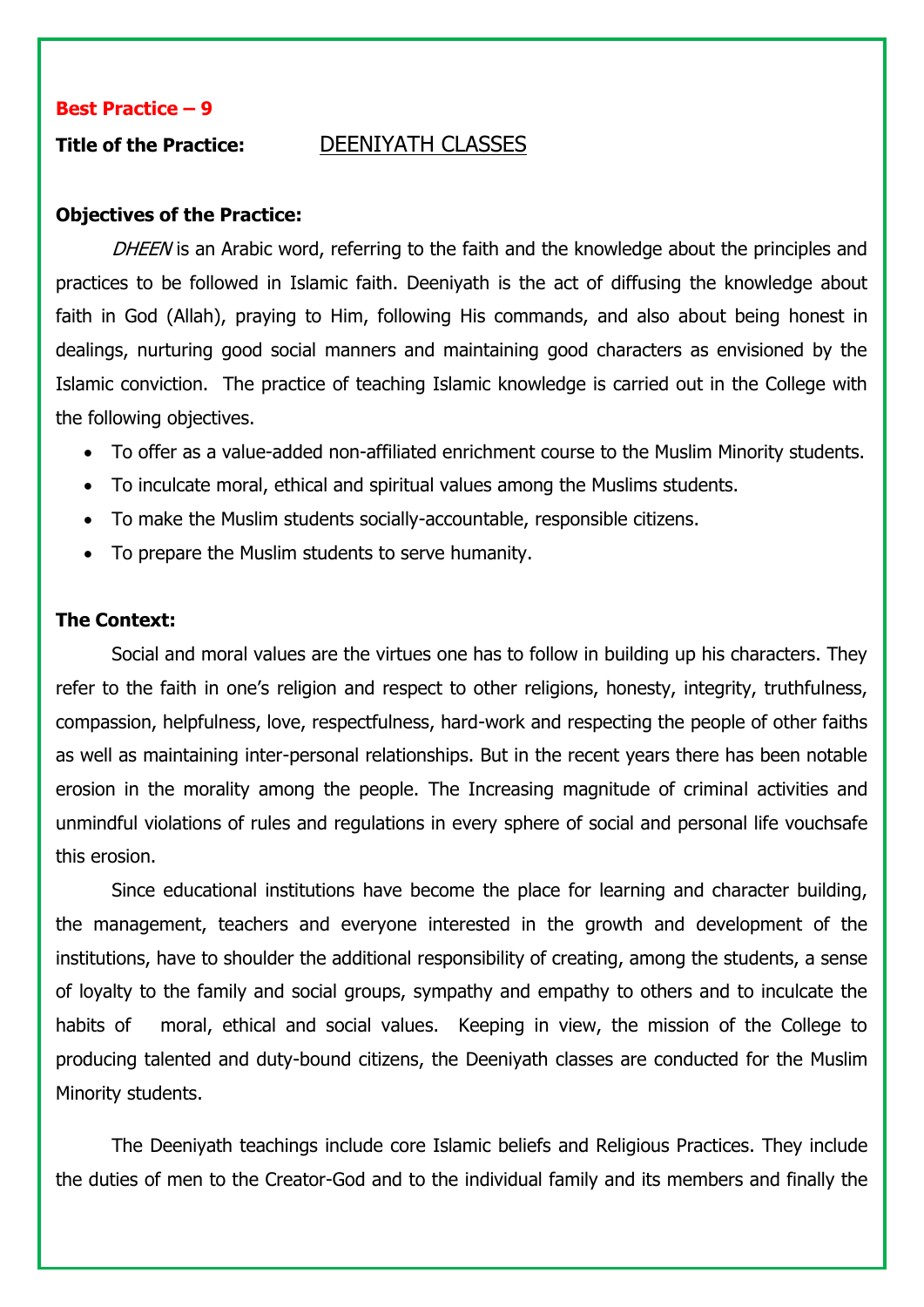duties towards the society he belongs to, duties towards the fellow citizens, loyalty and faithfulness to the country which he lives in and the strict adherence of the laws of the country. The core Islamic Law of Shariat life, mind, wealth and justice, are also included in Deeniyath teachings.

#### **The Practice:**

With the purpose of inculcating moral and spiritual values among the Muslim students, Deeniyath classes are conducted for all the first year and second year minority Muslim students on every working Wednesday after college hours between 4.15 P.M and 5.15 P.M. To conduct the Deeniyath classes a committee named 'Deeniyath Committee' has been constituted with the Principal as its Chairman, a senior teaching staff as the Co ordinator and some teaching staff as members. The Committee, in consultation with the staff of the Arabic Department and with the Ulama (Islamic scholars) frames the syllabi. The classes are engaged by the invited personalities who have a good knowledge over the Islamic principles and practices. The teaching staff who are well versed in certain topics also engage a few classes. Attendance is mandatory for the students.

At the end of the Academic Year, examination is conducted to evaluate the understanding of the students and Certificates/Prizes are awarded based on the marks obtained in the examination. The students who secure ranks are honoured with prizes in the Meelad Day function, which is a part of the College Day celebrations. The prizes are given through the Endowments set up by the Members of the Managing Committee, the well-wishers and Staff in memory of their departed parents and forefathers. Every year, copies of the book entitled "The Life History of Prophet Mohamed (PBUH)" are distributed to the students of Deeniyath classes at free of cost.

# **Evidence of Success:**

The Deeniyath classes started in the College from the Academic Year 2003-04, have received a widespread acclamation among the parents and the alumni. The Management is also keen on introducing value based non-affiliated courses like this one, to accomplish the task of producing talented citizens by realising the mission to inculcate the social values, spirit of service and religious tolerance. The increased number of Muslim women candidates seeking admissions in the College also signposts the Deeniyath classes as one of the BEST PRACTICES.

Number of classes conducted in the year 2013-14 is 22. Number of beneficiaries: First year UG : Men: 49 Women: 104 Second year UG: Men: 41 Women: 92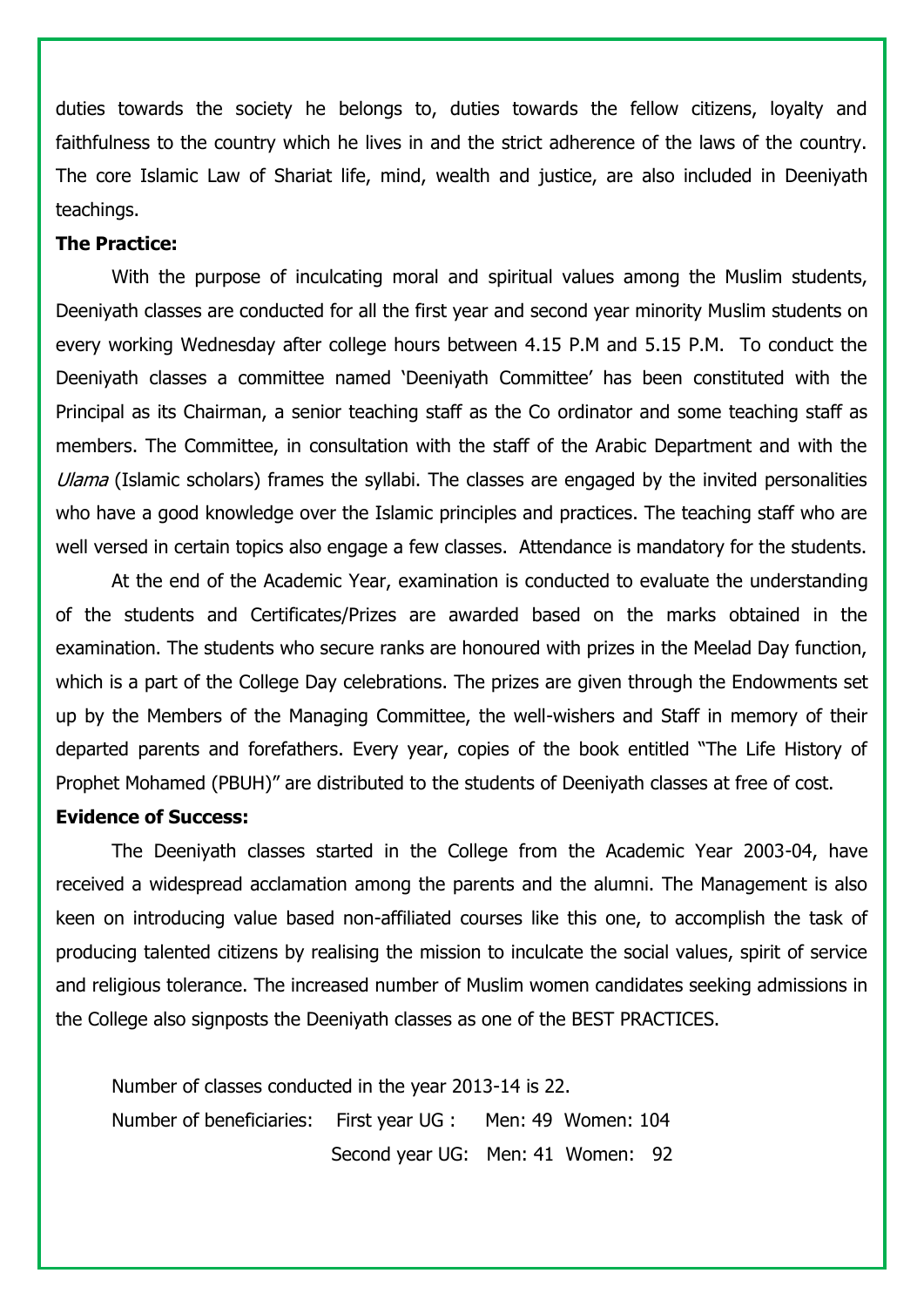# **Problems Encountered and Resources Required:**

The conduct of the Deeniyath classes is not free from any shortcoming. The drawback identified by the College is the insufficient number of class hours. The classes are conducted once in a week and if that day happens to be a holiday classes are cancelled. This led to the difficulty in completing the lesson plan. Further, free supply of literatures/materials to all students costs us dear and no fee is collected from the students for this purpose.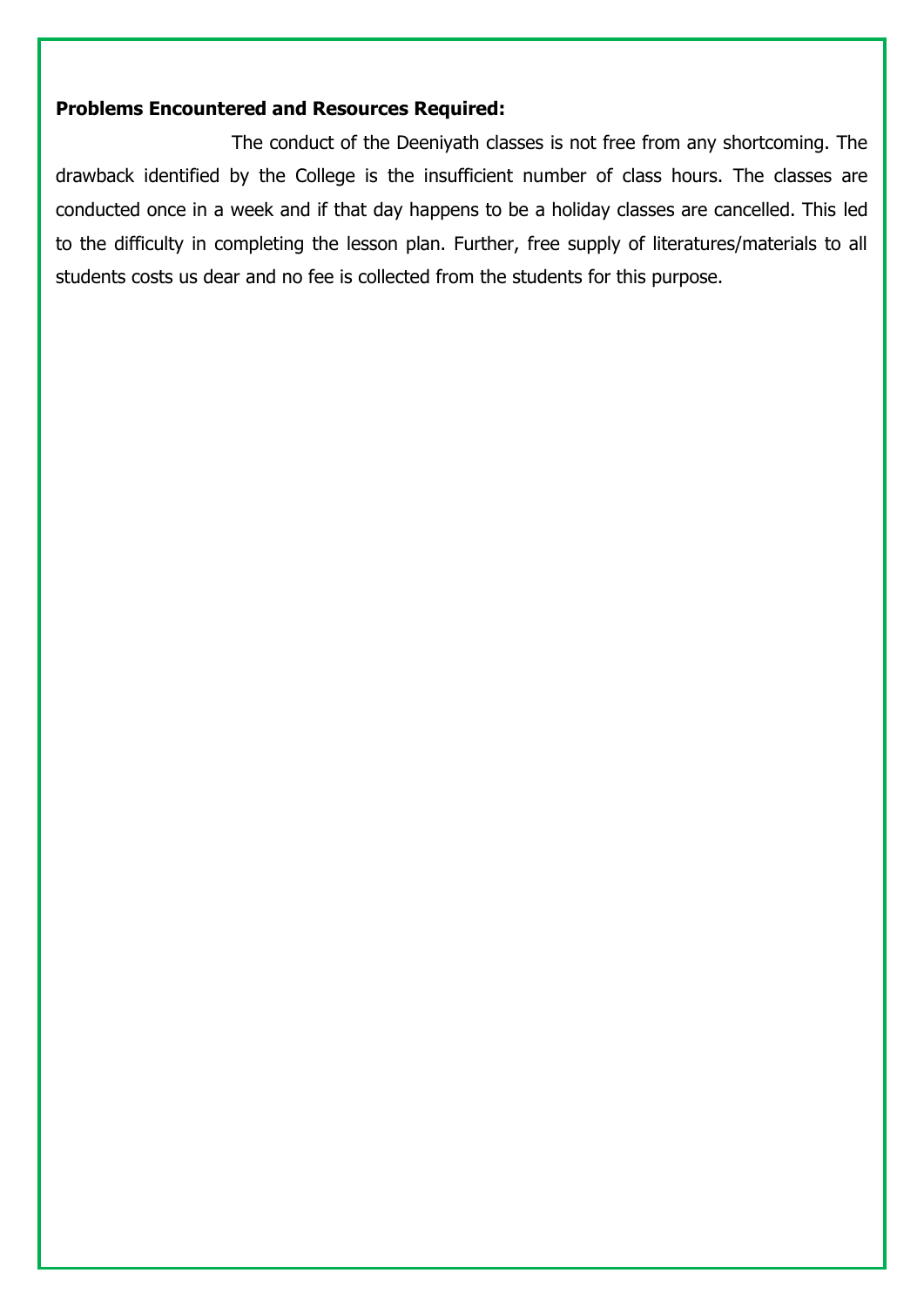# <span id="page-20-0"></span>**Title of the Practice:** HONOURING THE MERITORIOUS STUDENTS

# **Objectives of the Practice:**

The College takes pride in congratulating and honouring the students for their outstanding performance both in academic and non-academic activities. The practice of honouring the meritorious students is not an uncommon tradition followed in the educational institutions. But our college has the unique distinction of encouraging the well-wishers, stake holders, Managing Committee members and their relatives, people from the local society, alumni, the teaching and non-teaching staff of the College to play a role in honouring the meritorious students, by way of sponsoring prizes and mementos. The practice of honouring meritorious students is followed with the objectives of

- Encouraging the stakeholders, alumni, staff and members of the local society to take part in the developmental process of the College.
- Recognising and rewarding the achievements of the students.
- Encouraging the students to scale new heights in their personal life.
- Creating a sense (among the price winners) of being recognised by the Institution.
- Making all the students strive for achieving the honour.

# **The Context**

Recognising and honouring the students for their achievements, is the way of reflecting the concern of the College towards the student's community. This will create the intention of meaningful and everlasting relationship with the institution. By doing so, the students will celebrate their success and feel improved. The students will be encouraged to promote a sense, which ultimately shapes the campus culture and builds a personal legacy for themselves and for the new entrants. The rationale behind honouring the students for their achievements with the prizes and moral support of the stake holders is a milestone in the six decades endeavour of the College towards education. The German writer and statesman, Johann Wolfgang von Goethe, quotes

# "CORRECTION DOES MUCH, BUT ENCOURAGEMENT DOES MORE."

The students who secure the highest marks in the Semester Examinations are selected for being honoured on the College Day Celebrations. The students of merit in co-curricular, extracurricular and extension activities are also commemorated on the NSS, NCC, YRC Day and International Women's Day. The prize winners in athletic events and sports are also honoured on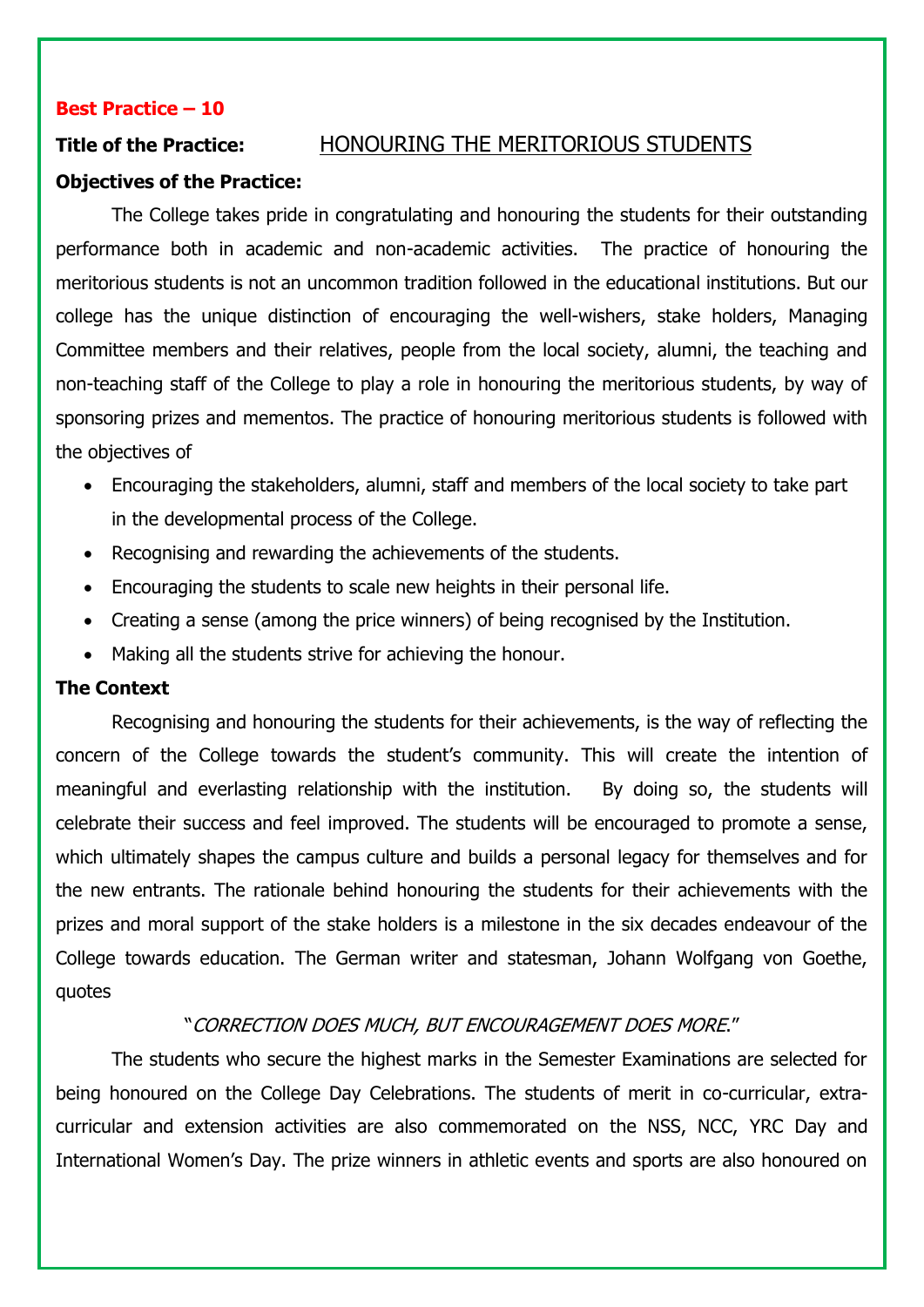the Sports Day. The First Rank holders in class X and XII at the district level are also honoured by the College.

#### **The Practice:**

The merit in the academic performance of the students studying final year is decided on the basis of the marks secured by the UG students up to Fifth Semester and by the PG students up to Third Semester. The respective Heads of the Departments submit the name list of the First Rank Student to the Principal, who forwards the list to the committee specially constituted for this purpose. The Committee categorises the list on the basis of Arts, Science and Commerce disciplines and lists the names of the students receiving the reward. The number of endowment prizes given in the year 2013-14 is 69. The honour consists of a sponsored memento and a certificate. The students who have successfully completed the course and secured University ranks in semester examinations are also honoured.

Honouring the school students with District Ranks in Class X and Class XII is also practiced in the College. The College gets the names and addresses of the students from the District Educational Office and informs the students and their parents to receive the prizes on the College Day. These prizes are sponsored by the College Managing Committee. The prizes are distributed by the Chief Guest during the College Day celebration.

#### **Evidence of Success:**

This practice of honouring the students receives a substantial acclamation among the stakeholder and students and is largely commended by the dignitaries visiting the College. The number of the sponsors for the prizes is increasing every year.

#### **Problems Encountered and Resources Required:**

The major problem faced is that we are not able to accept the requests of all the sponsors who are making appeal to institute sponsorship. But at the same time, the College finds only a few persons to come forward to bear the entire educational expenses of the poor and the downtrodden students.

### **Best Practice – 11**

<span id="page-21-0"></span>

### **Title of the Practice:** BICYCLE – A GREEN TRANSPORT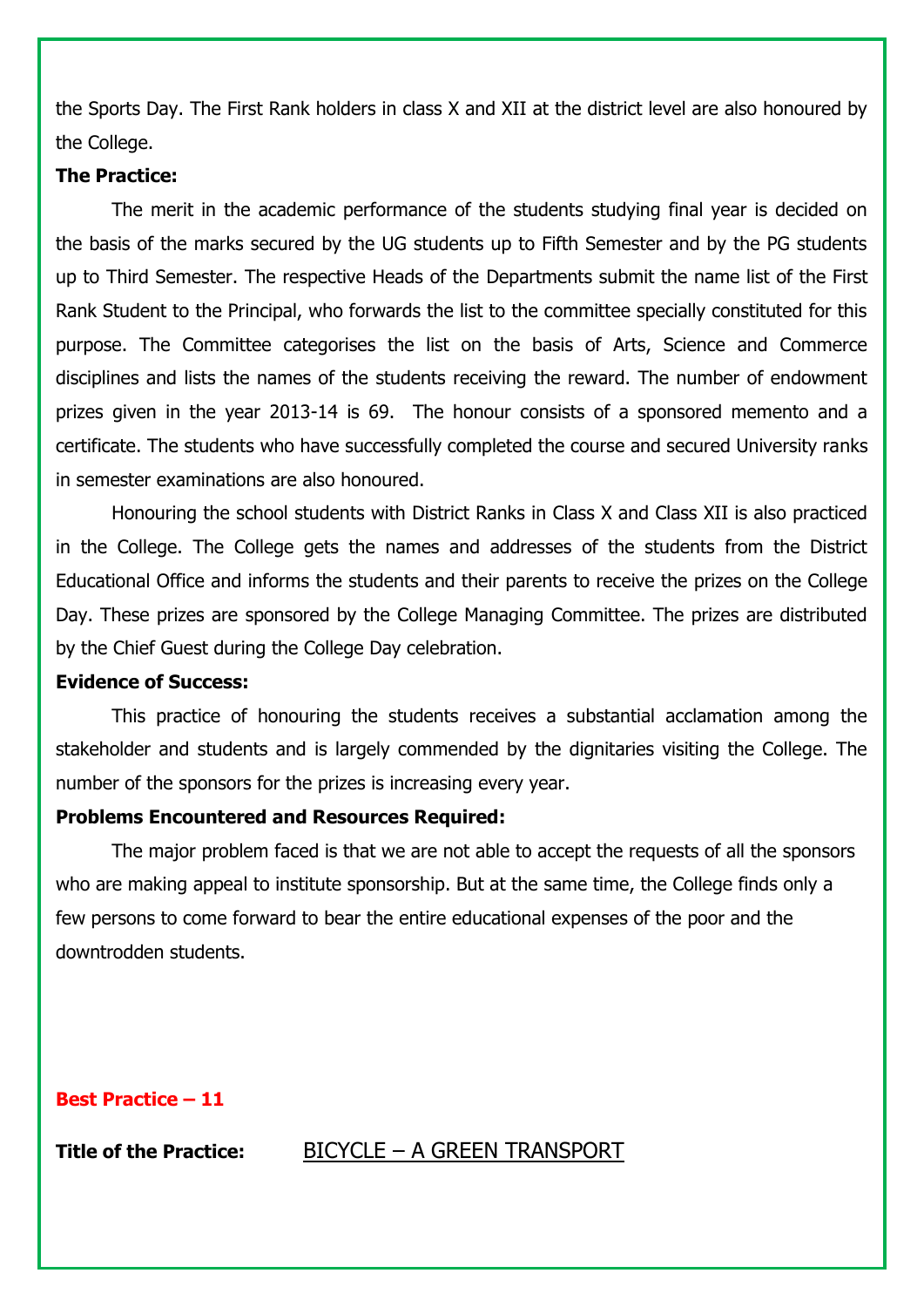# **Objectives of the Practice:**

Our institution promotes cycling inside the college campus to shape a healthy lifestyle, both physically and mentally. Cycling is a wonderful workout that keeps the person active. The use of motorized mode of transportation in campus will expose more to pollution dangers, such as carbon monoxide which leads to environmental pollution. The practice of cycling is followed with the objectives of

- To prevent air pollution and noise pollution.
- To reduce traffic congestion in campus and to prevent the demand for costly automobile parking.
- To lighten the feelings of stress, depression or anxiety due to sitting for extended periods.
- To adopt policies in minimising the use of automobiles.

# **The Context:**

A bicycle is something that can be owned and is perfect for campus life. Cycling is a physical activity that requires energy from body movements. It can help to improve a person's intelligence to think and help him in his daily activities with more energy. In addition, cycling can reduce a person's disease risk like heart disease and high blood pressure. This is because cycling makes blood circulation flow smoothly, and thus the heart will receive enough oxygen. A student who cycles can release his tension, and thus reduce the encountered problem.

# **The Practice:**

Green transport is often practiced as an active transport system which encourages students to walk or cycle in the campus. The College has made arrangements for the parking of the vehicles of the students and staff near the entrance. Cycling provides health benefits, reduces pollution and alleviates traffic problems among the students.

# **Evidence of Success:**

With this active transport practice, the use of private vehicles on campus is reduced and thus can be a strategy to reduce traffic congestion and pollution in campus. Cycling is a suitable transportation which can be practiced by those who stay in close distance. As a matter of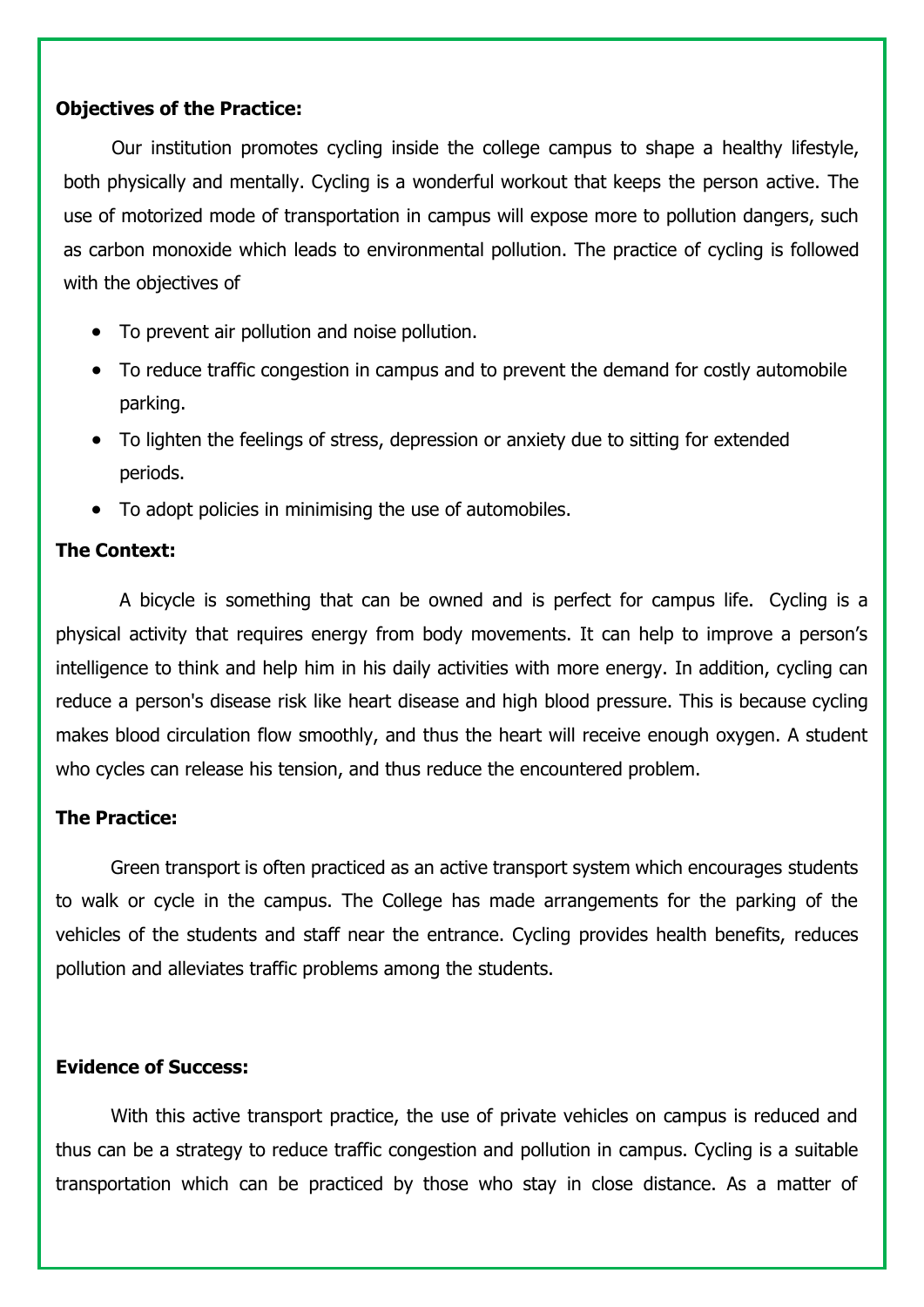interest, cycling does not create pollution nor wasted resources.

# **Problems Encountered and Resources Required:**

Weather hazards such as heavy rain, strong winds can also be more treacherous for cyclists. Hence, we cannot compel the students to come by cycle during monsoon season. Cycles also need regular adjustments, alterations and repairs which can be expensive and nonavailability of spare parts. Infrastructure such as cycling paths will increase the number of bicycle users.

# **Best Practice – 12**

**Title of the Practice:** STUDENTS INDUCTION PROGRAMME (SIP)

### **Objectives of the Practice:**

<span id="page-23-0"></span>To provide scope and confidence to newly inducted students on Higher Education.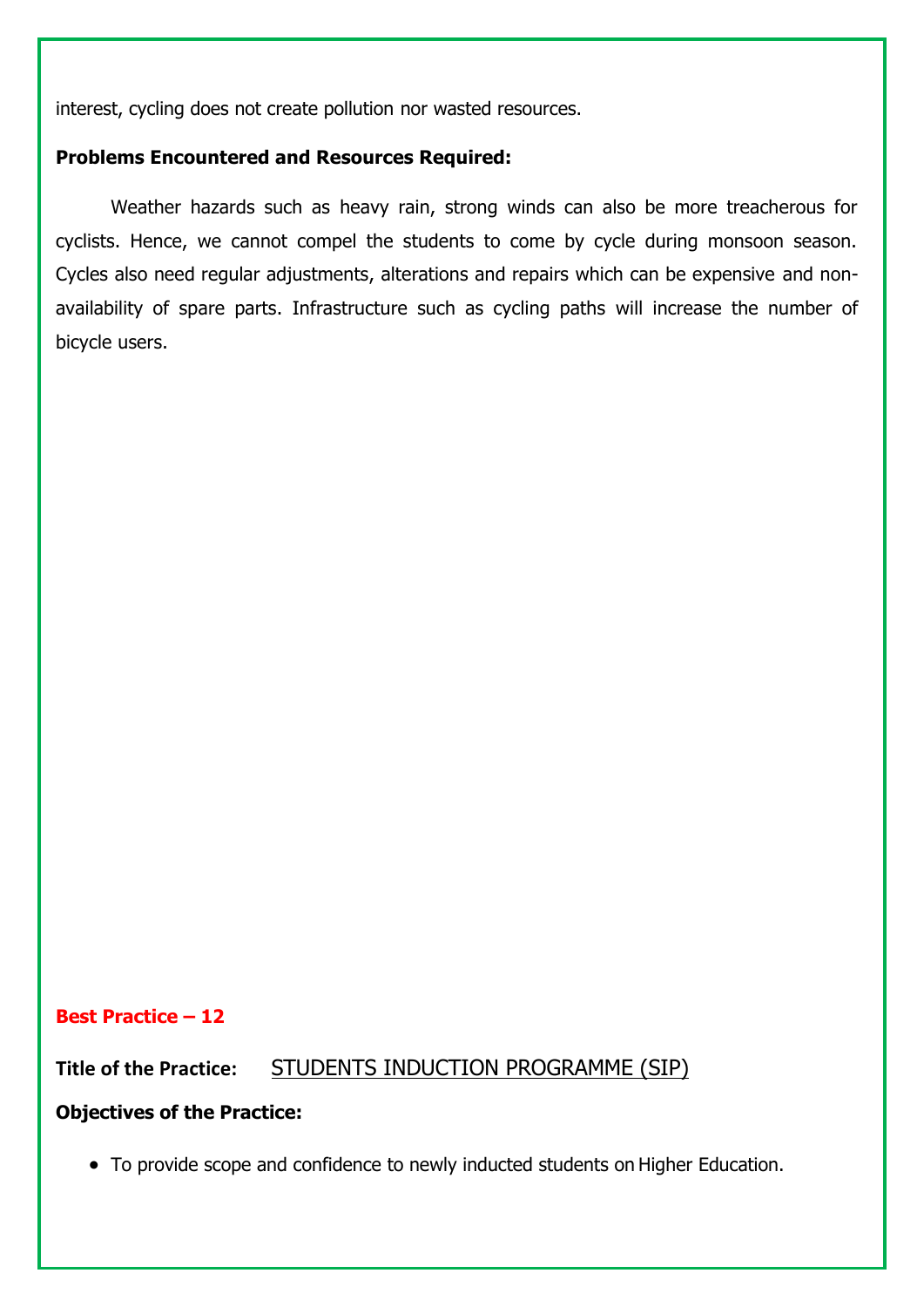- To brief the newly admitted students on the opportunities available in the institution to improve their career.
- To make the fresh students familiar with infrastructure available in the institution.
- To introduce Administrative Heads, HOD's and Department staff to the students and their parents.
- To make the students familiar with the Rules and Regulations of the College.

# **The Context:**

Hajee Karutha Rowther Howdia College has been conducting Students Induction Programme (SIP) in the beginning of every academic year since 2019. Each induction programme is conducted for four days.

#### **The Practice:**

The Student Induction Programme begins on the reopening day of the College to the first year UG students. The students and parents are informed about the dates, venue and programme schedule well in advance. On their arrival in the college campus, they are directed to go to the venue by the designated volunteers. As per the fixed schedule the programme starts with the arrival of the Student's Induction Programme committee consisted of the Principal, SIP Coordinator, IQAC and NAAC Coordinators, HOD's, Club Coordinators and Office Superintendent.

After the programme formalities are over, the committee members introduce themselves to the students and parents assembled in the venue and speak about their positions and functions in the administration towards running the institution smoothly. Followed by the introductory session, the orientation programme consists of few sessions are conducted.

The orientation programme includes interaction between the Academic Deans, Controller of Examinations, IQAC Coordinators, HOD's, NCC, NSS officers, Club Coordinators, Director of Physical Education, Hostel Warden on the onside and students on the other side and introduction of Department Staff to the parents. After the Orientation programme, campus tour is organized in which the students accompanied by the respective HOD's are taken to all the areas of the campus. Such practice makes the students to acquaint with the various facilities available in the College and to get themselves attached to the higher educational environment.